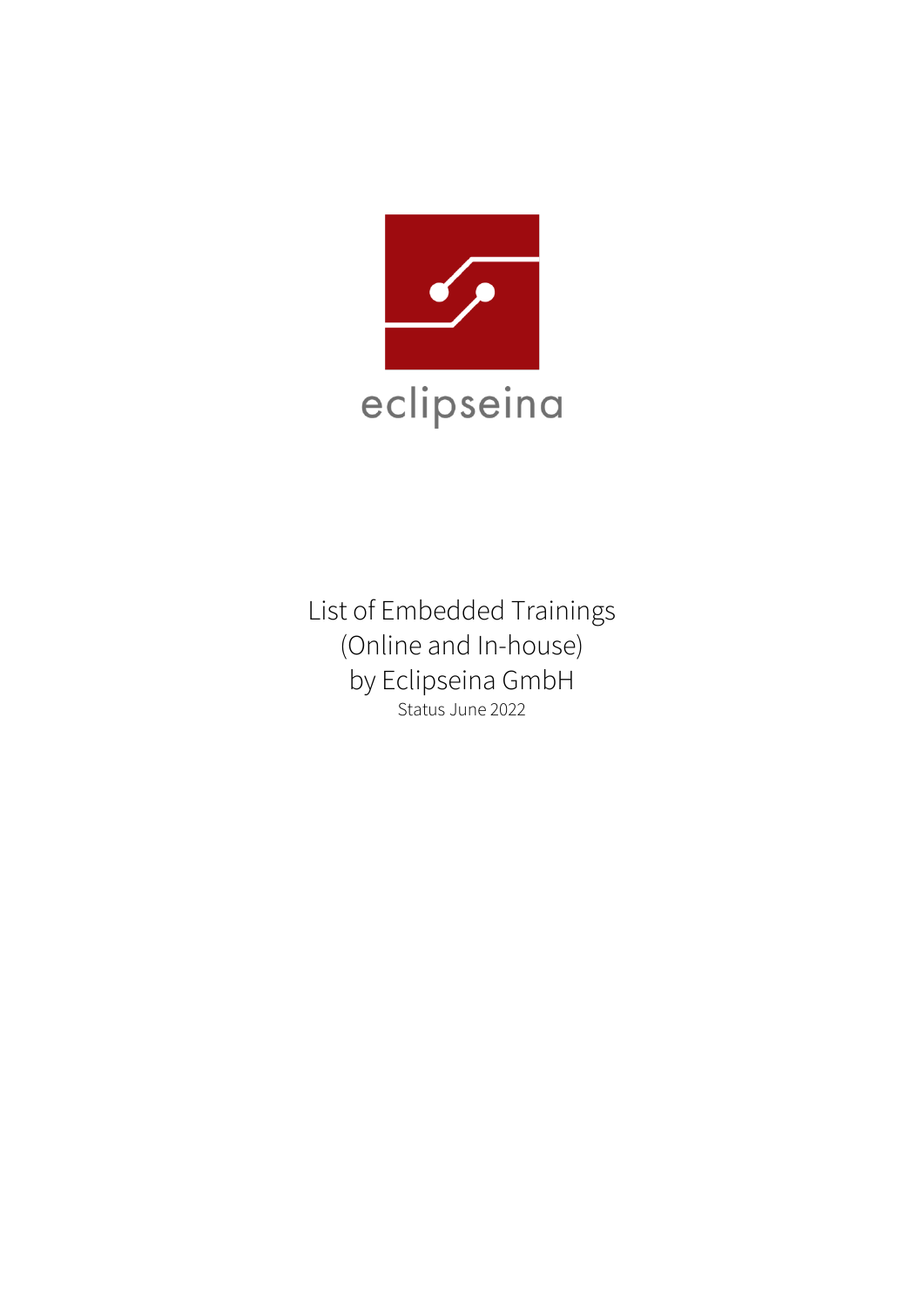

# Content

| Embedded Linux - Theory/Practice and Debugging/Tracing/Profiling13        |  |
|---------------------------------------------------------------------------|--|
|                                                                           |  |
|                                                                           |  |
|                                                                           |  |
|                                                                           |  |
|                                                                           |  |
|                                                                           |  |
|                                                                           |  |
|                                                                           |  |
|                                                                           |  |
| Strain gauges - Understanding and interpreting measurements in practice31 |  |

 $\overline{\circ}$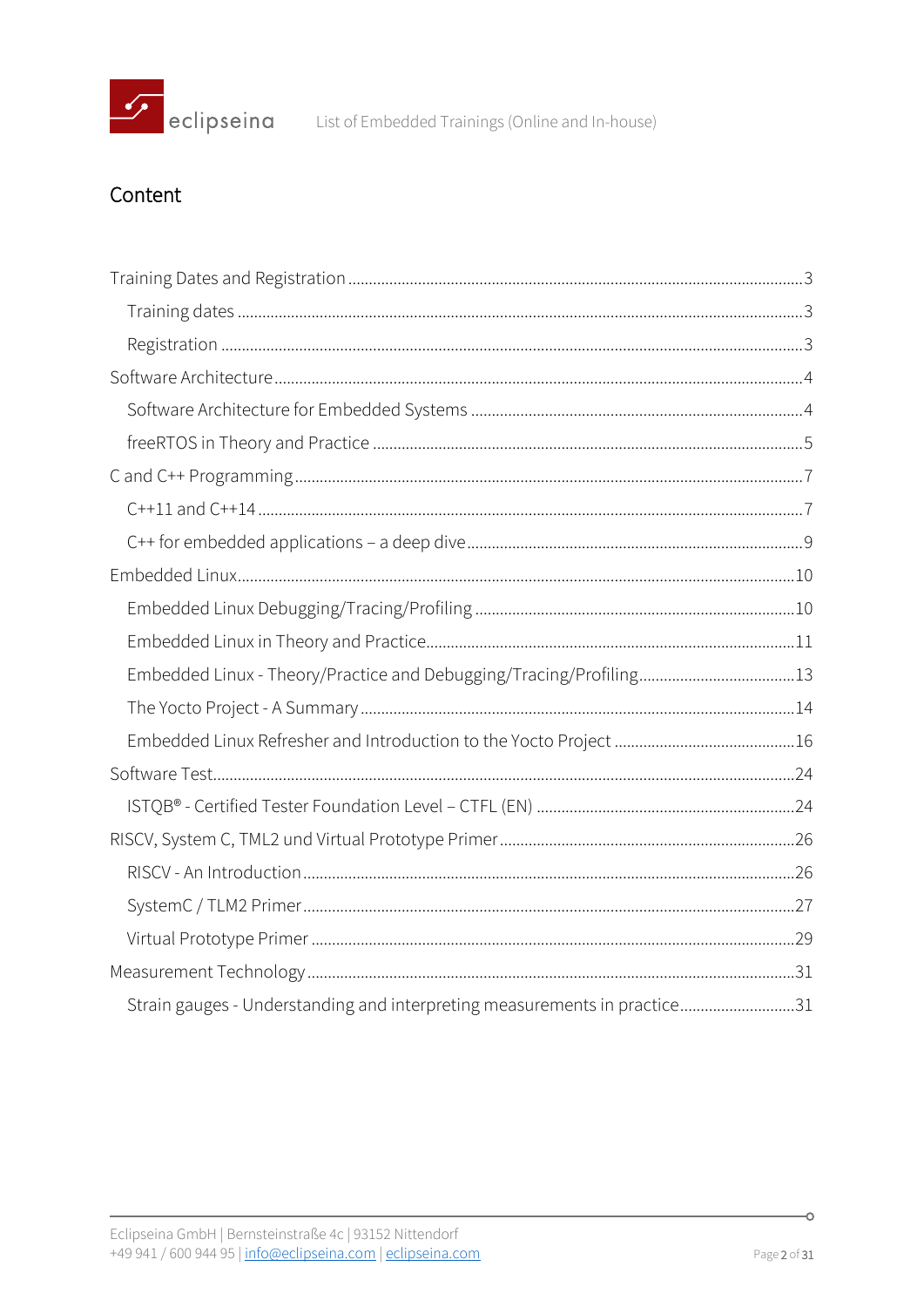

List of Embedded Trainings (Online and In-house)

# <span id="page-2-0"></span>Training Dates and Registration

All documents concerning training content and training dates are provided on our website:

<https://eclipseina.com/registration>

# <span id="page-2-1"></span>Training dates

All current dates can be found on our website: [https://eclipseina.com](https://eclipseina.com/)

## <span id="page-2-2"></span>Registration

Please either use the internet template or send us an e-mail to[: training@eclipseina.com](mailto:training@eclipseina.com)

Please include the following data:

- Training title:
- Training date:
- Name of participant:
- Participant's contact details:
- Company:
- Billing address:

For trainings with certificate examination, please provide the following information as well:

- Exam participation desired
- ASQF membership and membership number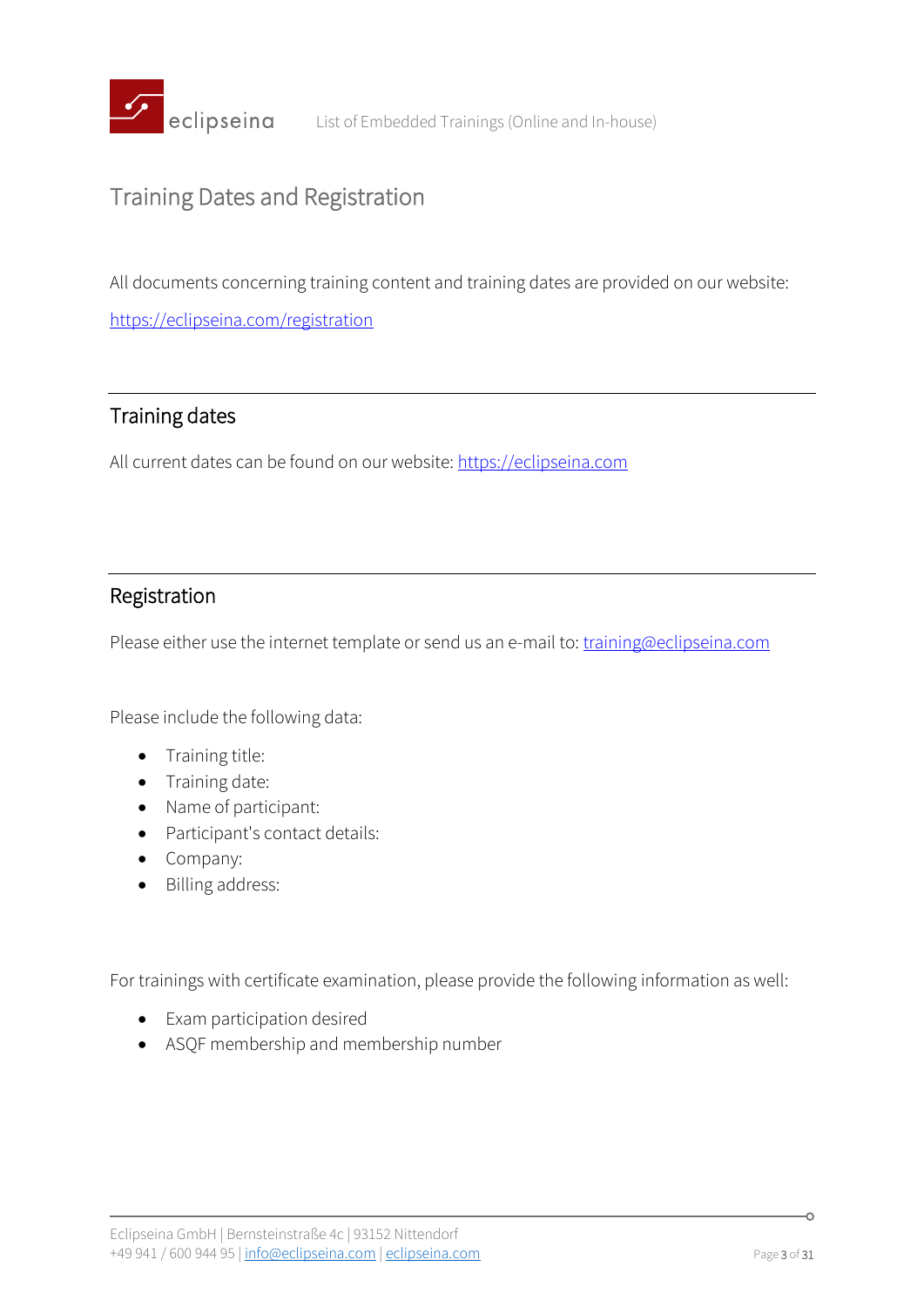

# <span id="page-3-0"></span>Software Architecture

# <span id="page-3-1"></span>Software Architecture for Embedded Systems

## Description

Participants will obtain knowledge about the tasks carried out by software architects as well as the tools and methods they use. Using architecture principles as a basis, participants will learn about the key architecture methods for embedded systems and how to apply these in projects. After completing the seminar, participants will be able to develop and document structured software architectures. Participants will apply and expand their knowledge with the help of a universal and practical example.

## Target Group

Software architects, software developers, software project managers and system architects

## **Prerequisites**

Knowledge of embedded software development Experience in working with a modelling language would be an advantage (e.g. UML or ROOM)

## Training Content

- Basic Principles of Software Architecture (1st day)
- What is software architecture?
- The role of architects and the interfaces they use
- Software architecture requirements
- UML for documenting software architectures
- Designing software architectures
- Architecture patterns for embedded systems
- The tools used by software architects
- Advanced Principles of Software Architecture (2nd day)
- Architecture patterns for embedded software
- Communication and implementation models
- Description of structures and properties
- Component-based development
- Abstraction and automation with model-based software development
- Demonstration of tools for model-based software development

### Duration

3 days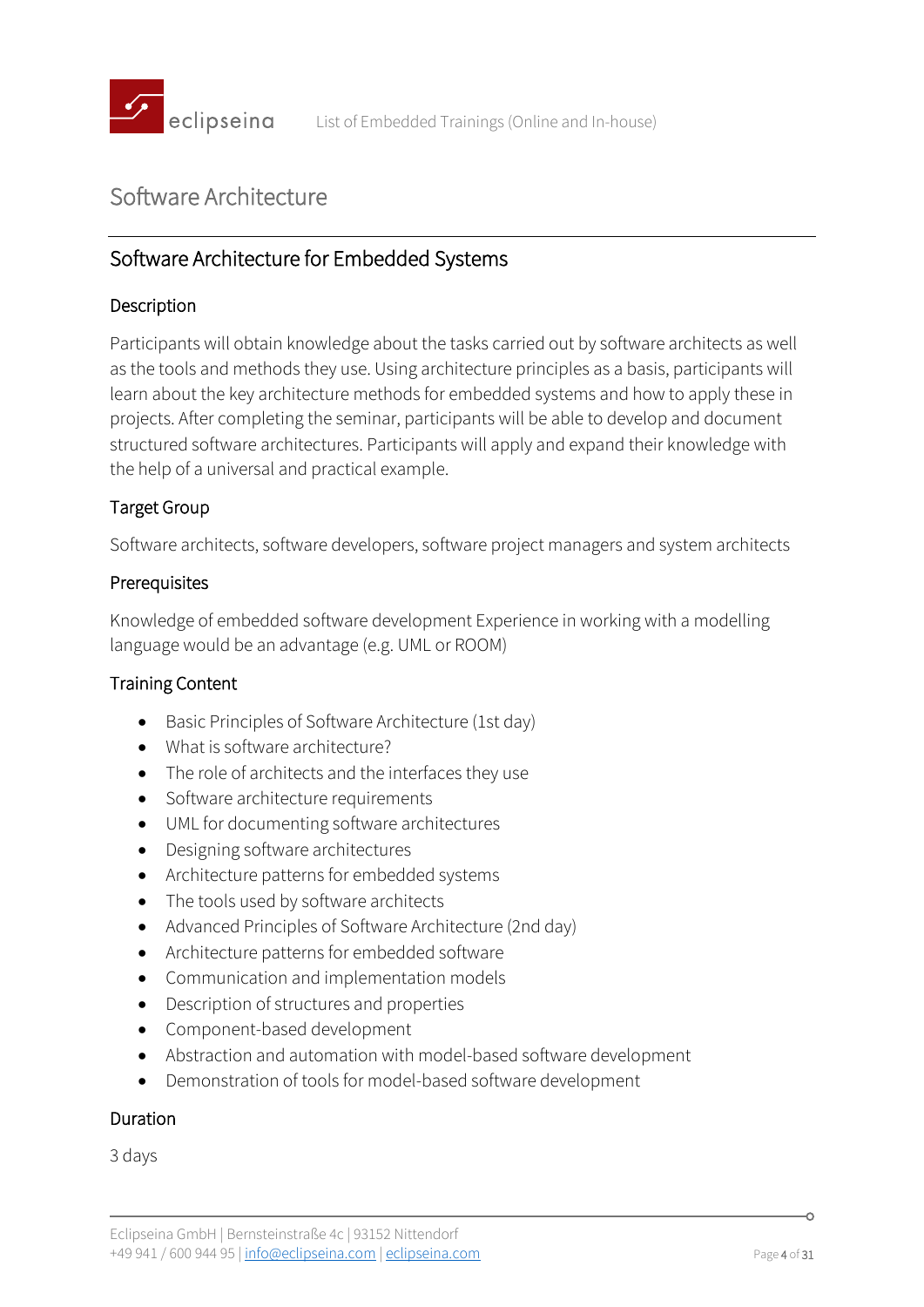

## Price

1.790 € plus VAT per participant

## <span id="page-4-0"></span>freeRTOS in Theory and Practice

## Description

This seminar provides practical knowledge and understanding of real-time kernel usage, and answers questions about potential advantages and trade-offs. By learning from an experienced trainer, participants can take home a working knowledge of freeRTOS and the ability to use it effectively in their own embedded development project.

This three-day training class uses hands-on exercises combined with well-chosen instructions to illustrate the concepts of a real-time kernel. Examples using freeRTOS form a series of practical coding exercises designed to bring you quickly up to speed. The concepts and commands necessary to make effective use of freeRTOS are described through a combination of theory and hands-on-training.

## Target Group

Software engineers, field engineers, (project) managers

## **Prerequisites**

- Familiarity with embedded C concepts and programming
- Ability to develop software using C syntax
- Ability to use basic embedded compiler and debug tools
- Basic knowledge of embedded processor development boards
- Training Content

## Training Content

Introduction

- freeRTOS overview, market position, the "free" in freeRTOS, understanding the freeRTOS license, software architecture, features
- LPCXpresso IDE download and installation, importing an example workspace

## Task Management

• Tasks - Creation, states, priorities, the idle task, deletion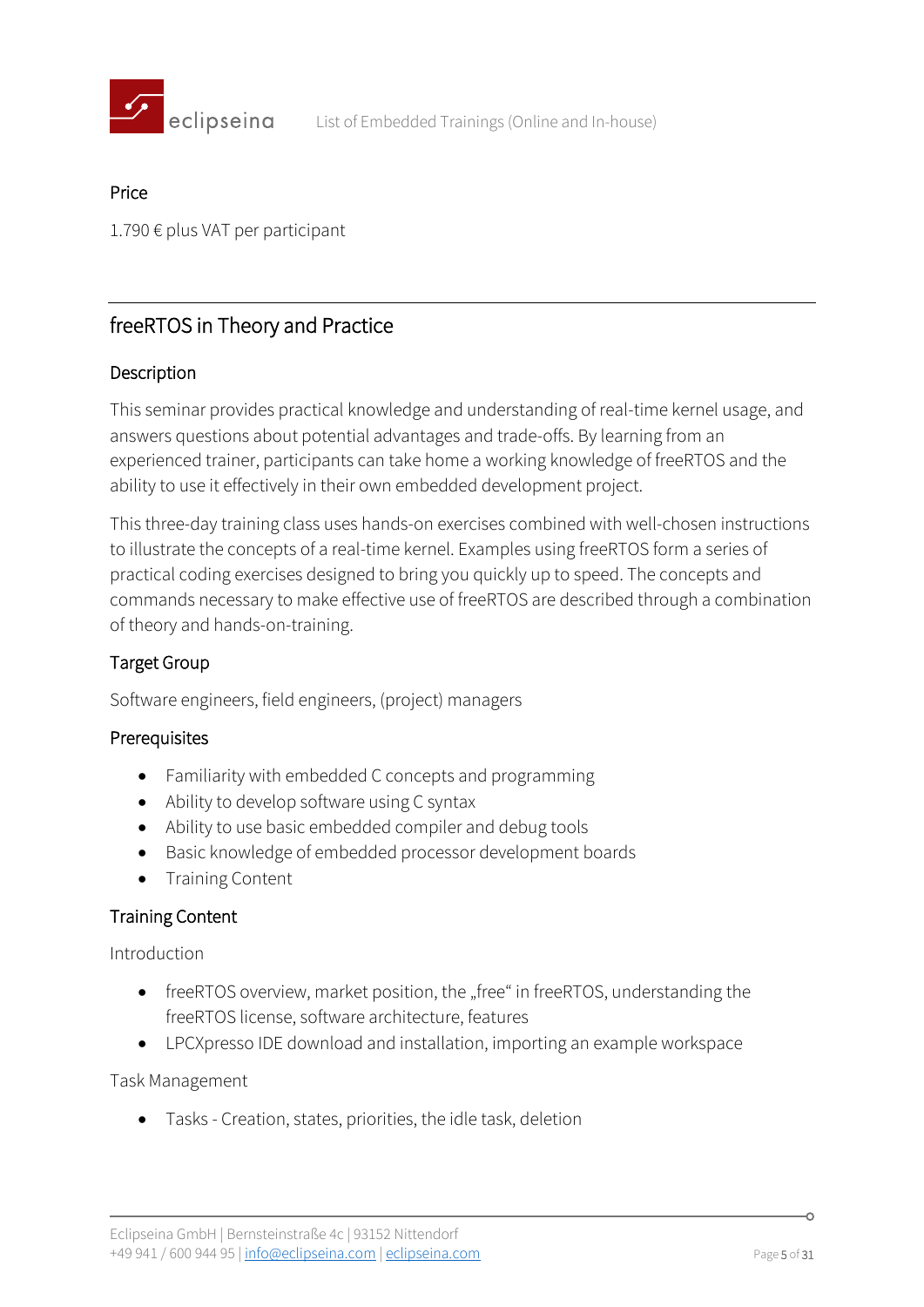

• LPCXpresso Scheduling - Determinism, multitasking, endless loop, cyclic executives, issues with interrupts, non-preemptive, prioritized preemptive, rate monotonic, deadline, cooperative, hybrid

## Queue Management

• Creation, sending, receiving

## Interrupt Management

• Deferred interrupt processing, interrupt handlers, interrupt safe functions, task with interrupt synchronization, efficient queue usage even from within an interrupt, interrupt nesting

Resource Management

• Mutual exclusion, critical sections, suspending/locking the scheduler, mutexes, priority inversion, priority inheritance, deadlock, gatekeeper tasks

## Memory Management

• Resource constrained memory allocation schemes, determining the amount of free memory remaining

## Trouble Shooting

• avoiding bugs and how to find those you did not avoid

## freeRTOS-MPU

• User vs. privileged mode, access permissions, defining MPU regions, linker configuration, practical usage tips

The freeRTOS Download

• Files and directories, demo apps, data types and coding style

## Method and Training Materials

Presentation and practical examples with host (Laptops with Ubuntu 14.04.x LTS) and target system (e.g. Beagle Bone Black Rev. C – [http://beagleboard.org/BLACK\)](http://beagleboard.org/BLACK). These electronic devices will be provided during the training. There will be one workspace for two participants. A customized version of this training, freeRTOS on LPCXPresso 1769, is offered by freeRTOS.

## **Duration**

3 days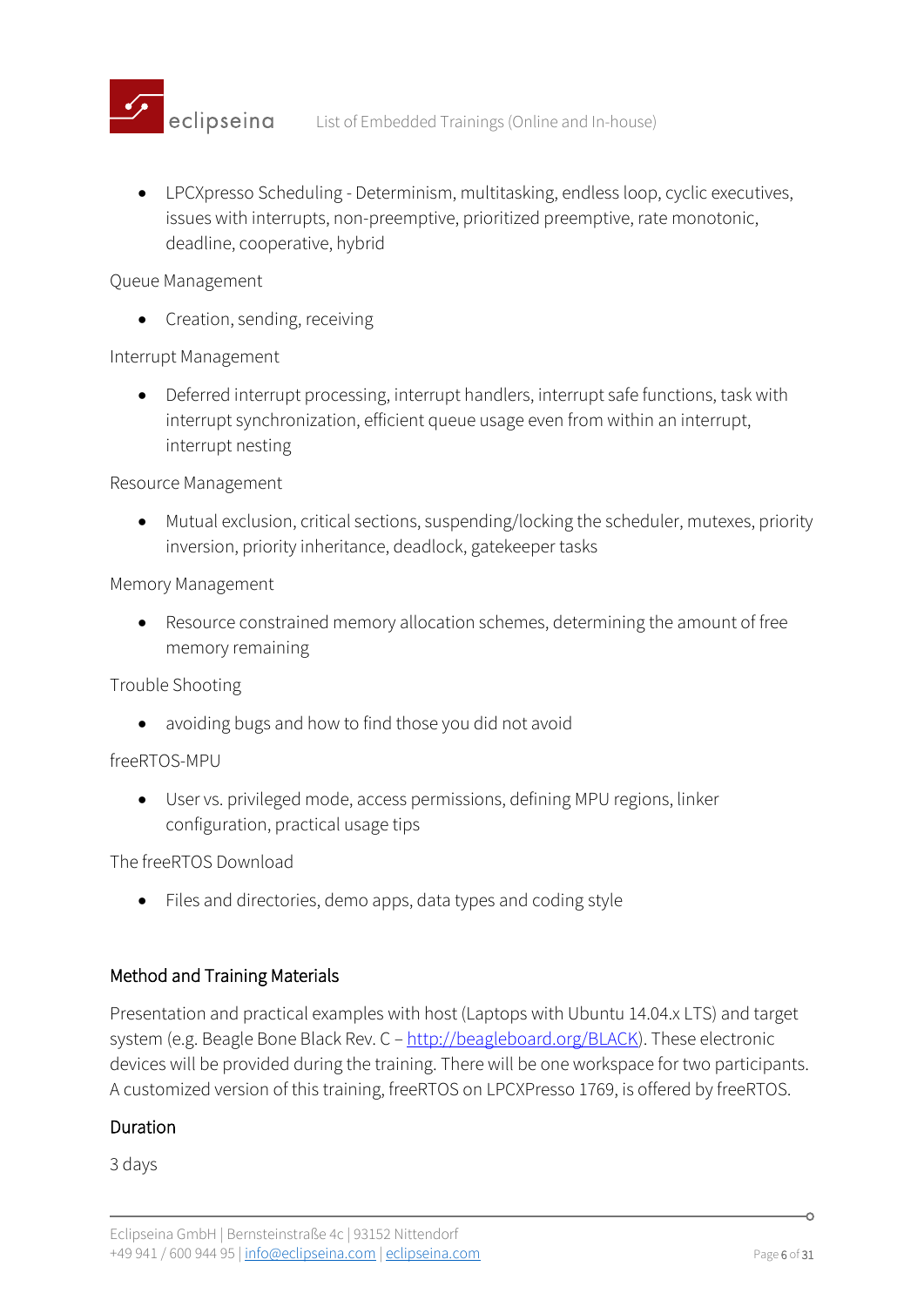

Price

1.790 € plus VAT per participant

# <span id="page-6-0"></span>C and C++ Programming

# <span id="page-6-1"></span>C++11 and C++14

## Description

In the seminar "C ++ 11 and C ++ 14" you will get to know the innovations and differences that programming in C ++ 11 and C ++ 14 brings with it. The changes in the core language are presented, multithreading is discussed and the standard library with all its options is discussed.

All these changes lead to more security and make daily programming easier. The prerequisite for this is of course that you have familiarized yourself with the innovations. The seminar participants are supported by an experienced trainer who is passionate about the subject. A large number of examples illustrate the innovations and the numerous exercises in the seminar ensure that you can later use it independently in your own projects.

After the seminar, participants will not only be able to recognize the changes and differences between C ++ and modern C ++, but also to use C ++ 11 and C ++ 14 efficiently and confidently in their everyday work.

## Target Group

Experienced software developers

## **Prerequisites**

You need a laptop with a C++ compiler (at least C++11)

## Training Content

Core language

- Improved usability
- Design of classes
- Rvalue references and move semantic
- Generic programming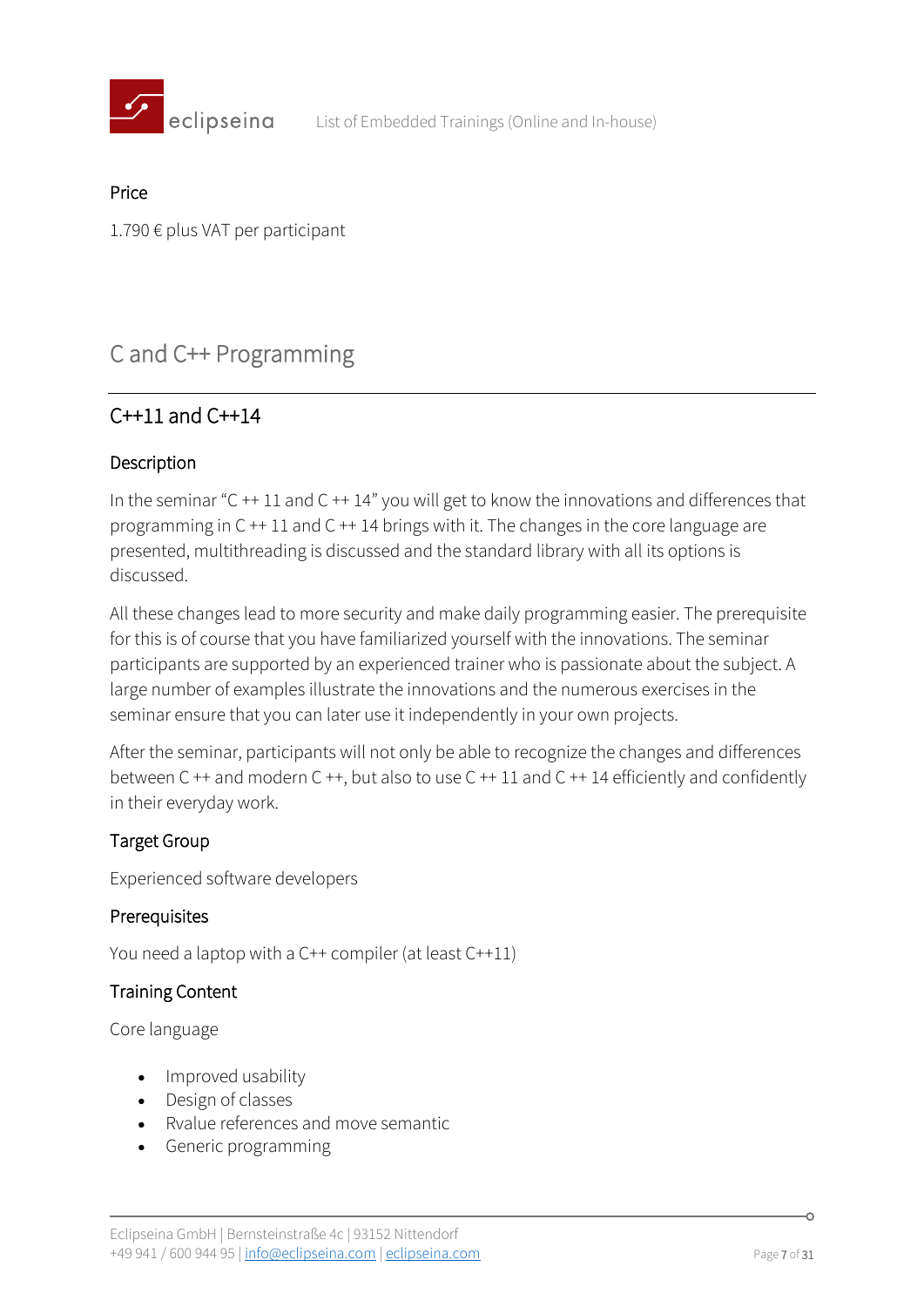

• Extended data concepts and user-defined literals

#### Multithreading

- The C++11 memory model
- Atomic data types
- Threads
- Sharing of data
- Thread-local data
- Condition variables
- Tasks

## Standard library

- Regular expressions
- Type-Traits
- Random numbers
- Time library
- Reference wrapper
- The new containers
- New algorithm
- bind and function

### Methods and Materials

Theory and practice with many exercises to help you get the source code and sample solutions.

## Duration

3 days

### Price

1.790 € plus VAT per participant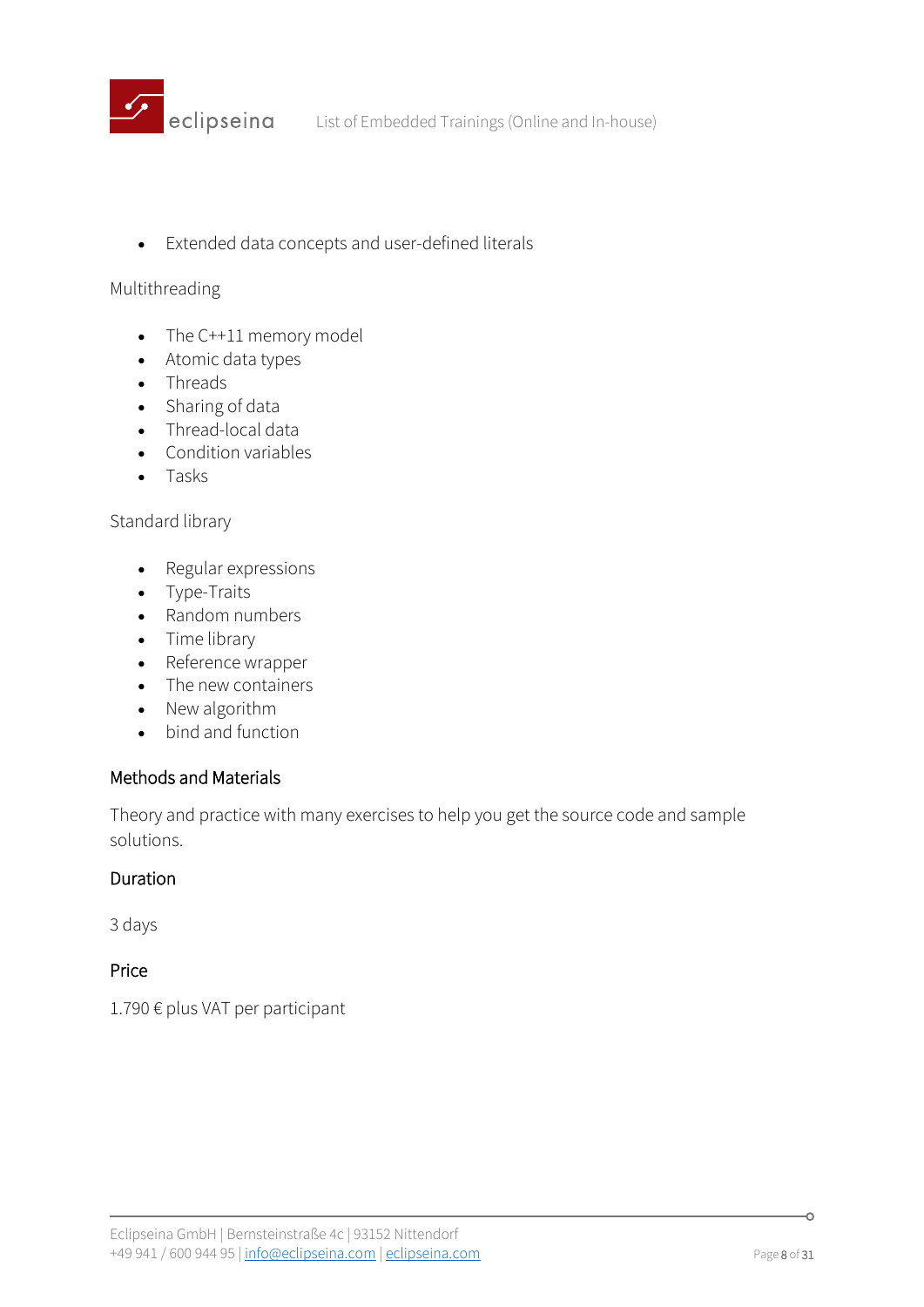

# <span id="page-8-0"></span>C++ for embedded applications – a deep dive

This 3-day training introduces the participants to C++ programming techniques that have proven themselves especially in the embedded area, but can basically be used anywhere. The goal is the consolidation of C++ knowledge, in particular to features of the language which are relevant for embedded systems and to convey a feeling for the runtime costs and the memory overhead of various features of C++, especially in the area of object orientation. Code examples according to the C++03/C++98 standard are used throughout the course since many compilers for embedded systems only support C++03 (e.g. IAR, Hitex, ARM to v5). Adaptations to more modern language features are explained where appropriate. Also details about RTOS or multi-core programming are (primarily) not part of this course.

## Target Group

Embedded software developers

## Prerequisites

Basic C++ knowledge is a prerequisite. A laptop with an installation of VirtualBox is needed for exercises.

### Training Content

Day 1

- Generic programming using C++ Templates
- Traits and Policies
- Function pointers
- Delegates
- Smart Pointer

### Day 2

- STL Container and Alternatives
- Object Alive Check
- Dynamic Allocation of Memory
- Memory leaks and -manager

### Day 3

- **Multithreading**
- Thread
- Synchronization
- Factory Design Pattern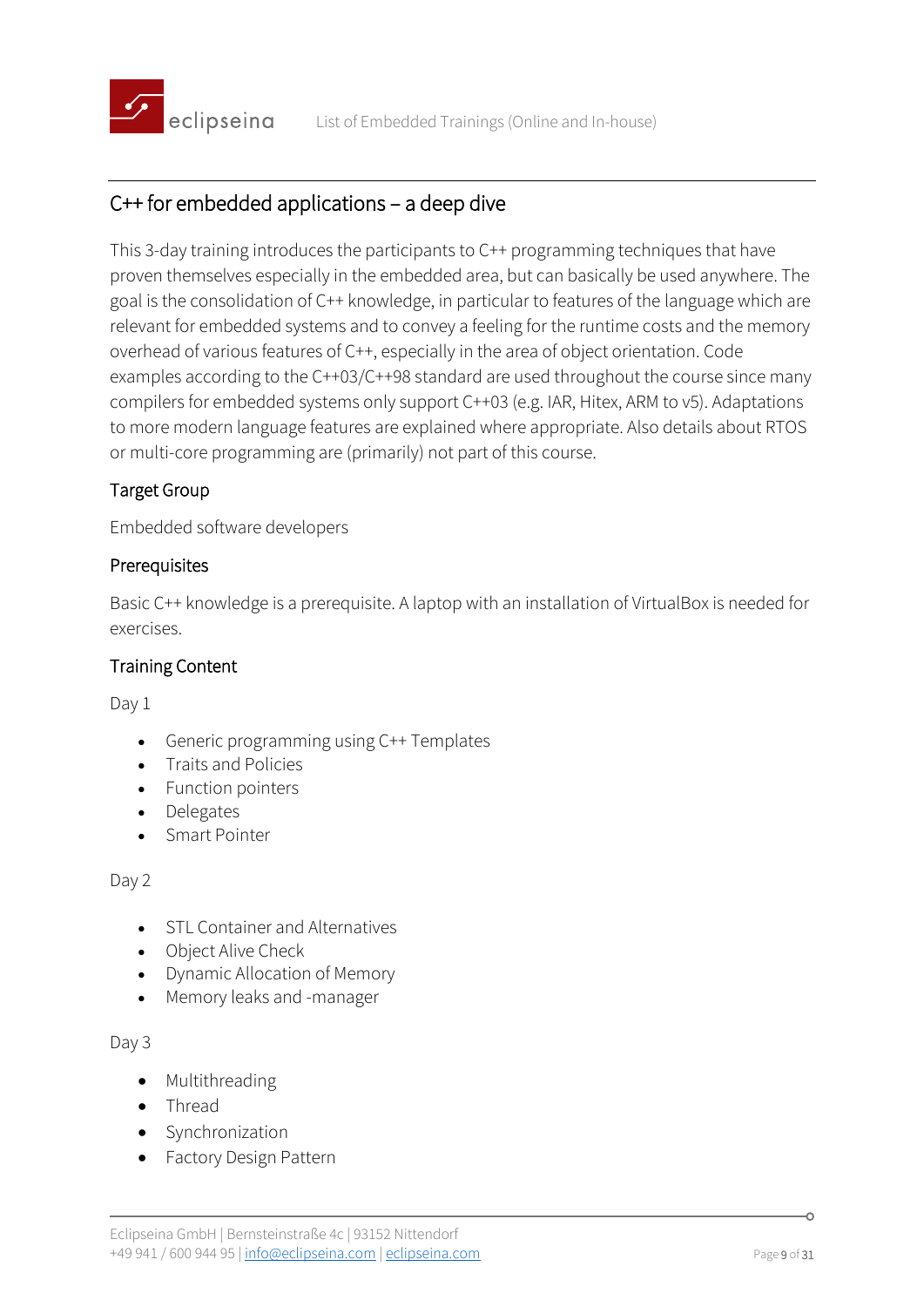

• Singleton Design Pattern

## Methods and Materials

Code examples according to the C++03/C++98 standard

## Duration

3 days

## Price

1.790 € plus VAT per participant

# <span id="page-9-0"></span>Embedded Linux

# <span id="page-9-1"></span>Embedded Linux Debugging/Tracing/Profiling

Participants will be given a basic overview of debugging/tracing/profiling facilities with (embedded) GNU/Linux. Hands-on exercises provide participants with the necessary practical experience to choose the right tool for their debugging needs.

## Target Group

Software architects, software developers, software project managers, system architects

## Prerequisites

Theoretical and practical knowledge in how to use Embedded Linux is assumed.

## Training Content

1st Day: Debugging

- Debugging with easy methods: e.g. errno, shell debugging, lsof, netstat, procfs, sysfs, debugfs, syslog, ltrace…
- Gdb and friends: e.g. gdb, gdbserver, gdb and threads, core dump, zero pointer, log segmentation faults, crash …
- TOP and friends: top, latencytop, powertop, powerdebug, iotop, atop, htop
- Boot-up time optimization: grabserial, bootgraph, bootchart

2<sup>nd</sup> Day: Profiling, tracing and relevant tools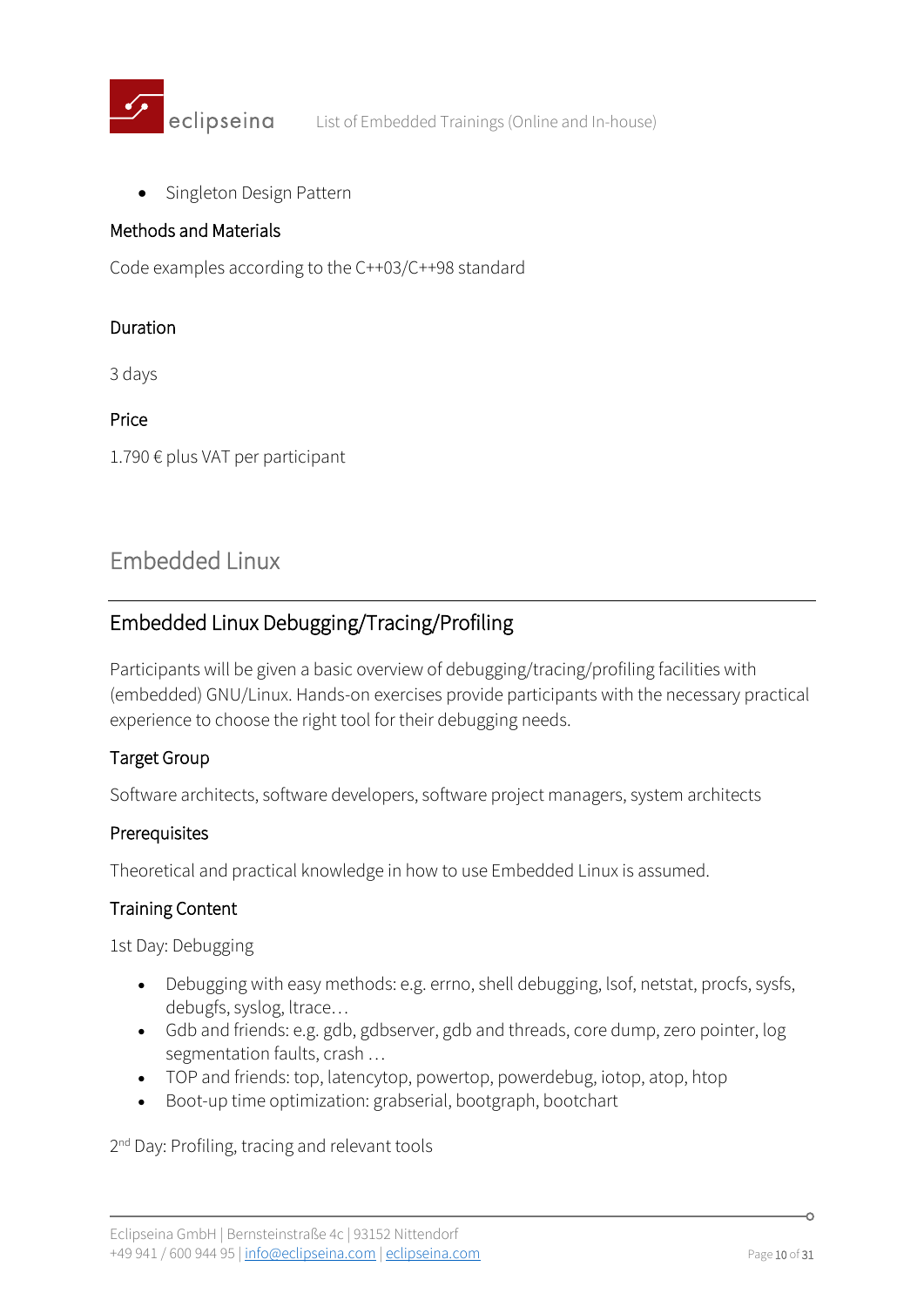

- Profiling and Tracing: e.g. time, gcov, gprof, oprofile, systemtap, perf, ftrace, trace printk, kernelshark…
- Tools for debugging, profiling and tracing the Yocto-Project: e.g. Eclipse plugin, tcfagent, User space Debugging, perf, ftrace…

## Methods and Training Materials

Lecture and practical examples with host (laptops with Ubuntu 14.04.x LTS) and target system (e.g. Beagle Bone Black Rev.C – [http://beagleboard.org/BLACK\)](http://beagleboard.org/BLACK). The devices will be provided during the training. You receive a reference- and workbook, one Beagle Bone Black Rev.C plus one standard FTDI 3.3 V to USB cable. After the training you will get access to a download link with a prepared Docker image and examples.

## Duration

2 days

## Price

1.290 € plus VAT per participant

## <span id="page-10-0"></span>Embedded Linux in Theory and Practice

Linux is an extremely powerful tool to work with. The aim of this training is to make participants familiar with the basic concepts of embedded Linux as well as provide them with information on how to work with Linux. The advantages and disadvantages of Linux are discussed, as well as the necessary components for building an embedded GNU/Linux system. At the end of the seminar, participants will know where to obtain relevant components and how to configure, translate and install those. Further, explanations on the different license models used within the Linux environment are provided. By looking at various hands-on examples, participants will learn how to build an embedded GNU/Linux system from mainline components. Additionally, possible ways to achieve support in case of any uncertainties will be one of the topics.

## Target Group

Project manager, software, hardware and system engineers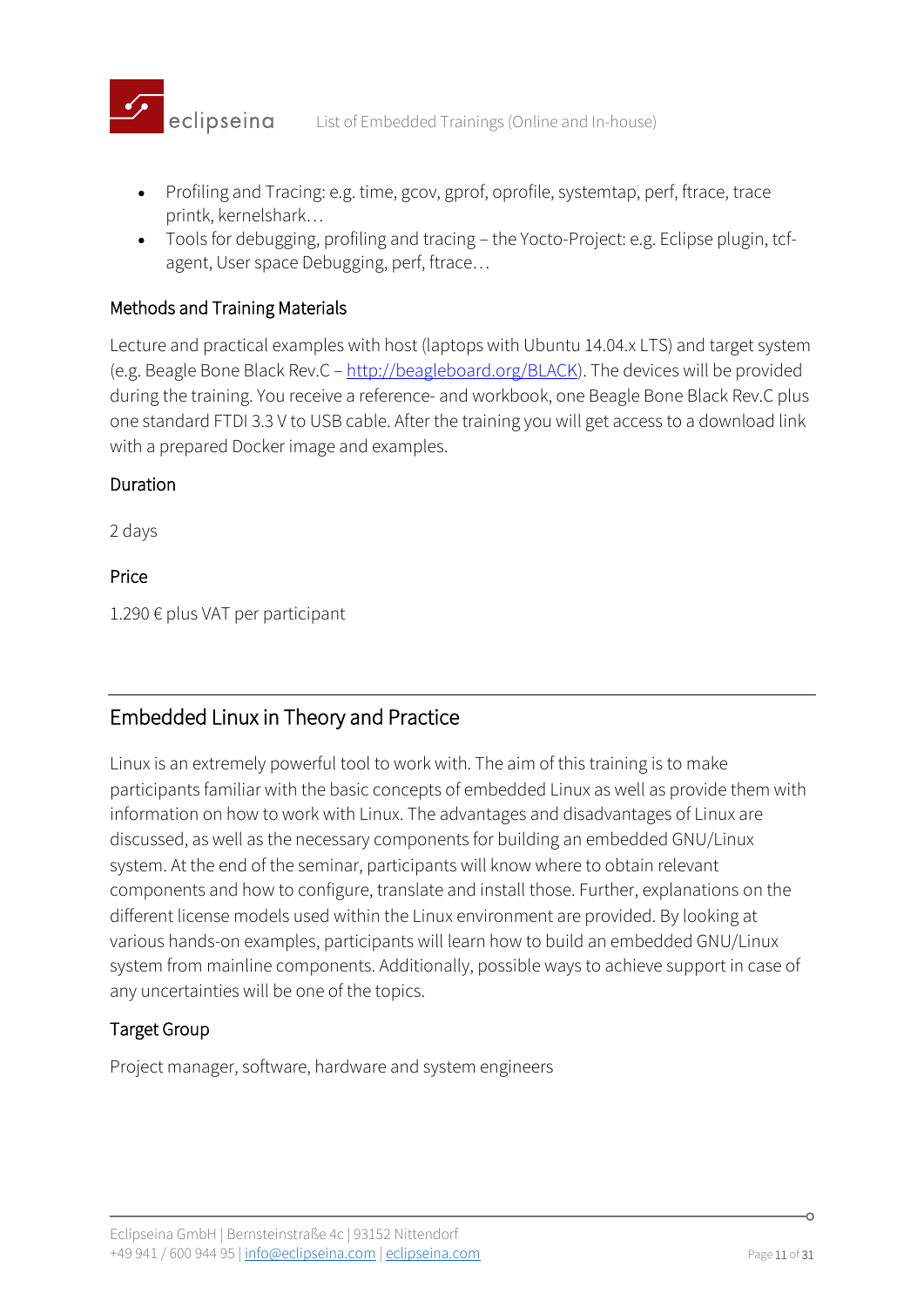

## Prerequisites

Basic knowledge of how to use Linux (Ubuntu), familiarity with embedded C concepts and programming, the ability to develop software using C-Syntax, also basic knowledge of embedded hardware (Eval Boards) is of advantage.

## Training Content

1st day: basics

- Introduction into GNU/ Linux: History, licenses, standards,working with open source, spelunking, Unix, philosophy
- Characteristics of Embedded Linux:
	- o Embedded Systems
	- o Comparison of Embedded Linux vs. Desktop Linux
	- o Identifying and solving dysfunctionalities
	- o Portability
	- o Building for the target: tool-chains, C-Libraries
- Eval Board Beagle Bone Black:
	- o Booten (generic) or rather the Beagle Bone Black
	- o Partitioning or rather formatting of SD cards
	- o Partition with boot-loader, kernel, filling of rootfs
	- o Configuring serial consoles
	- o Booting a board with Linux/GNU

2nd day: installing and configuring the Host and the Target

- Installing of the toolkit, the NFS server, tftp server
- U boot: check out, configuration, cross compiling, installation
- Flattened device tree
- GNU/Linux kernel: uImage, check out, configuration, cross compiling, installation, kernel modules
- Root File System
- Adjustments: Adding network support to the board (U boot scripting, network support in U boot, customized kernel with network support)
- Rootfs via NFS
- Init (Sys-V, Upstart, Initng, Systemd), Bootgraph, Bootchart

3rd day: kernel modules, an overview of drivers and debugging

- Kernel module: Hello Kernel, module-init-tools, Kconfig, Kbuild, out of tree, in tree
- Device driver: Device nodes, writing a character driver, registration, initialization, Miscellaneous Character driver
- An overview of debugging / profiling / tracing: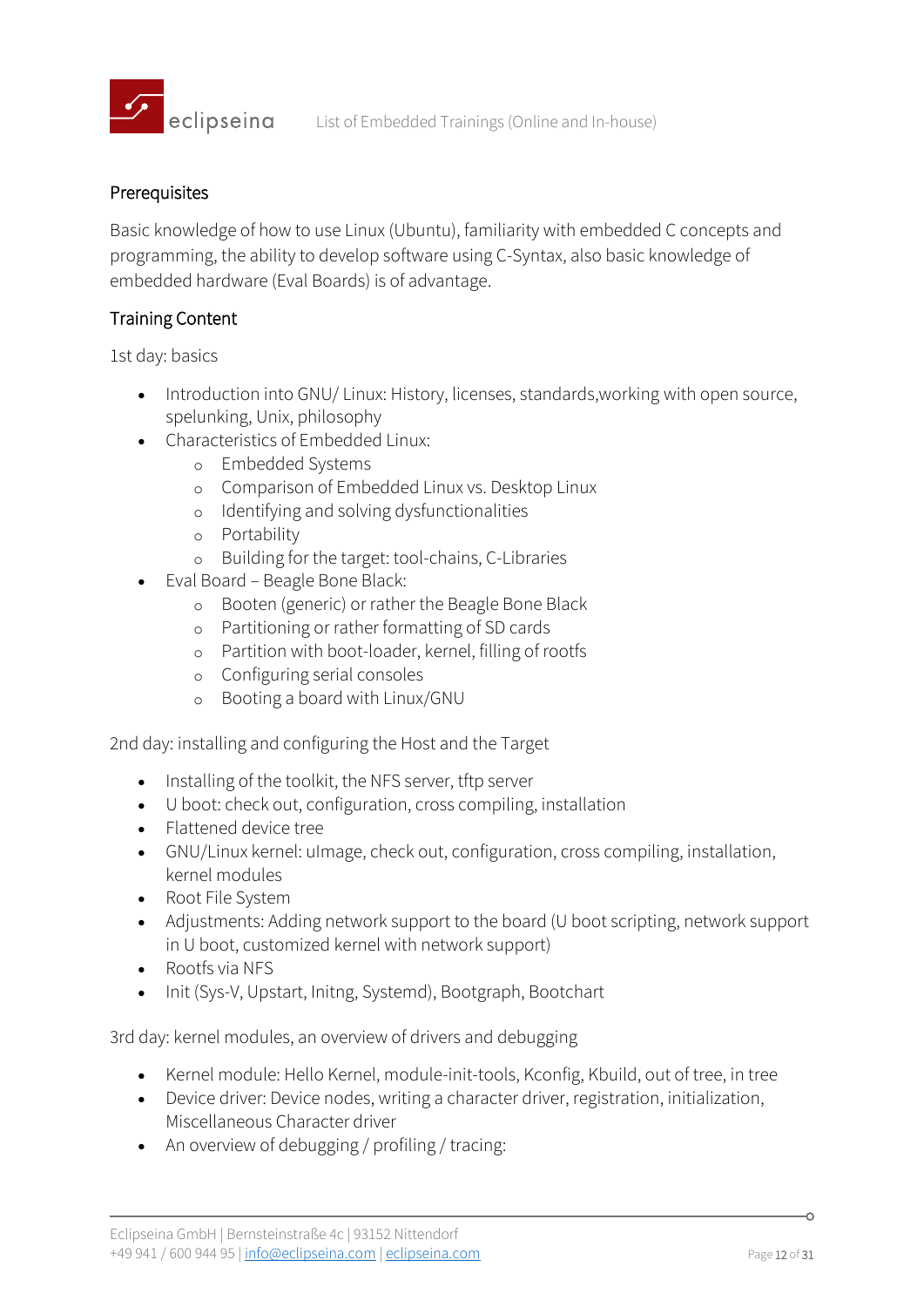

- o Simple debugging tools: lsof, ltrace, strace, proc, top, netstat, syslog
- o Further debugging tools: gdb and target gdb, gdbserver, kgdb/kdb and agentproxy, JTAG
- o Profiling: time, gprof, gcov, oprofile
- o Tracing: race, kernelshark, LTTng
- o Multiple other tools: top, latencytop, powertop, powerdebug, crash, systemtap

## Methods and Training Materials

Lecture and practical examples with host (laptops with Ubuntu 14.04.x LTS) and target system (e.g. Beagle Bone Black Rev.C – [http://beagleboard.org/BLACK\)](http://beagleboard.org/BLACK). The devices will be provided during the training. You receive a reference- and workbook, one Beagle Bone Black Rev.C plus one standard FTDI 3.3 V to USB cable.

### **Duration**

3 days

### Price

1.790 € plus VAT per participant

## <span id="page-12-0"></span>Embedded Linux - Theory/Practice and Debugging/Tracing/Profiling

This training is a combination of [Embedded Linux in Theory and Practice](#page-10-0) and [Embedded](#page-9-1)  [Linux Debugging/Tracing/Profiling.](#page-9-1)

To get more information please click on the links to the individual trainings.

### Duration

5 days

### Price

2.590 € plus VAT per participant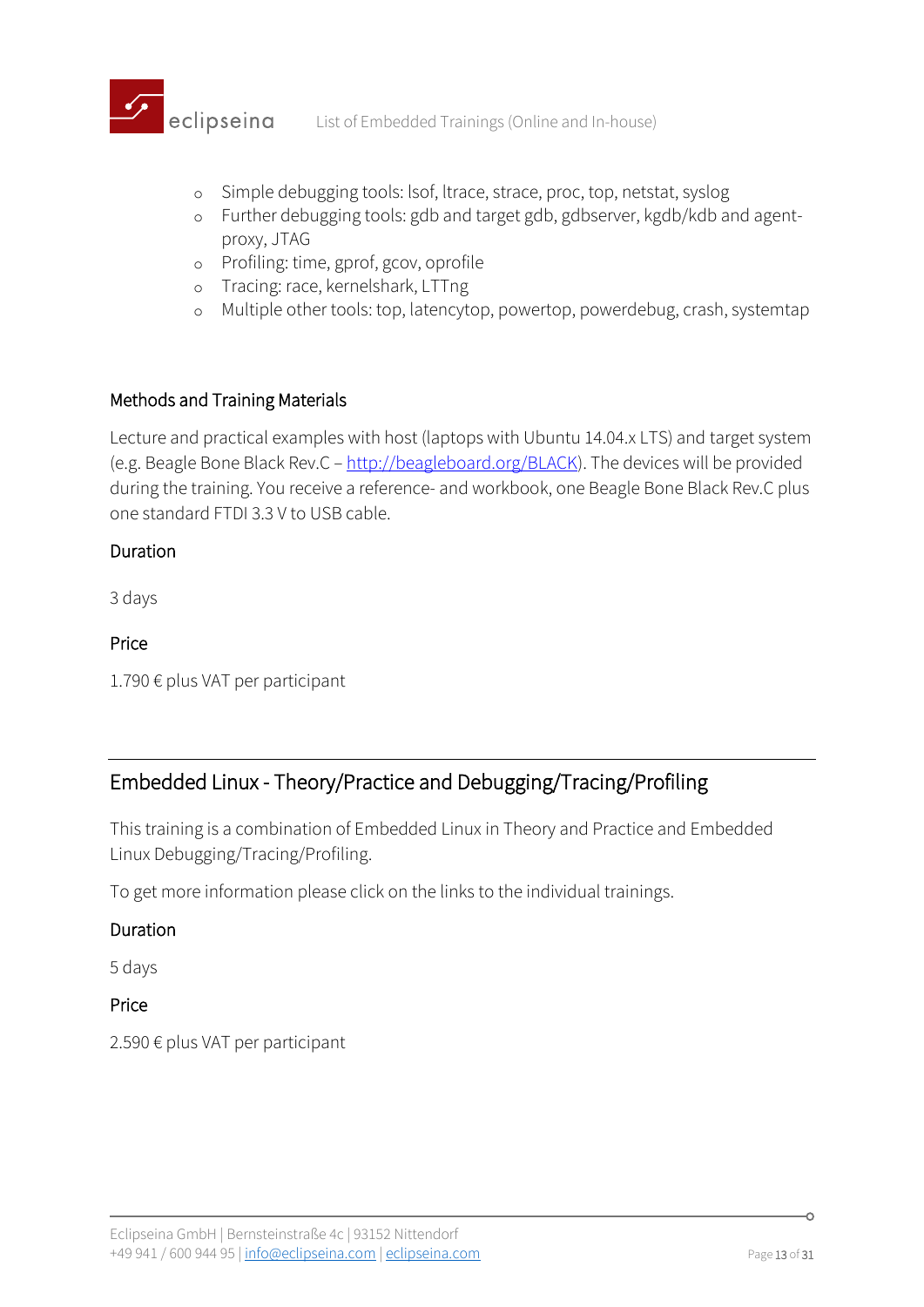

# <span id="page-13-0"></span>The Yocto Project - A Summary

The Yocto-Project (YP) represents an Open Source project which provides templates, tools and modes to generate embedded products independent of Linux based systems and their hardware architecture. Even experienced GNU/Linux-users might be unfamiliar with how to accommodate their workflow to YP and whether they need it at all. This seminar will give answers and show the most important elements which define the Yocto Project.

The seminar's aim is to impart the essentials necessary for using YP, based on existing knowledge in GNU and Linux.

## Target Group

The workshop is aimed at software engineers, development engineers, system engineers, testers, administrators, engineers and other parties interested in the YP, with a solid knowledge of Embedded GNU/Linux.

## Prerequisites

- Basic knowledge of using a GNU/Linux system (e.g. Ubuntu) as an end user in user space
- Basic knowledge of a command line shell
- Basic knowledge of user/kernel space programming with GNU/Linux
- Intermediate C programming knowledge

## Training Content

Day 1: Basics

- Introduction into the History of Unix/Linux, Standards
- Embedded Specifics: Embedded Linux vs. Desktop Linux, Cross-/Native tool chains, Build-systems, C-libraries
- Eval Board
- Introduction into the Yocto Project
- The Yocto auto builder

Day 2: The YP-Work flow and Bitbake

- Configurations and sources
- Building processes: source fetching, patching, configure, compile, install, Pseudo, examples of recipes, Output Analysis/Packaging, image and SDK generation
- Customizing images: Intro, local.conf, IMAGEFEATURES, custom .bb files and package groups
- Bitbake's history and syntax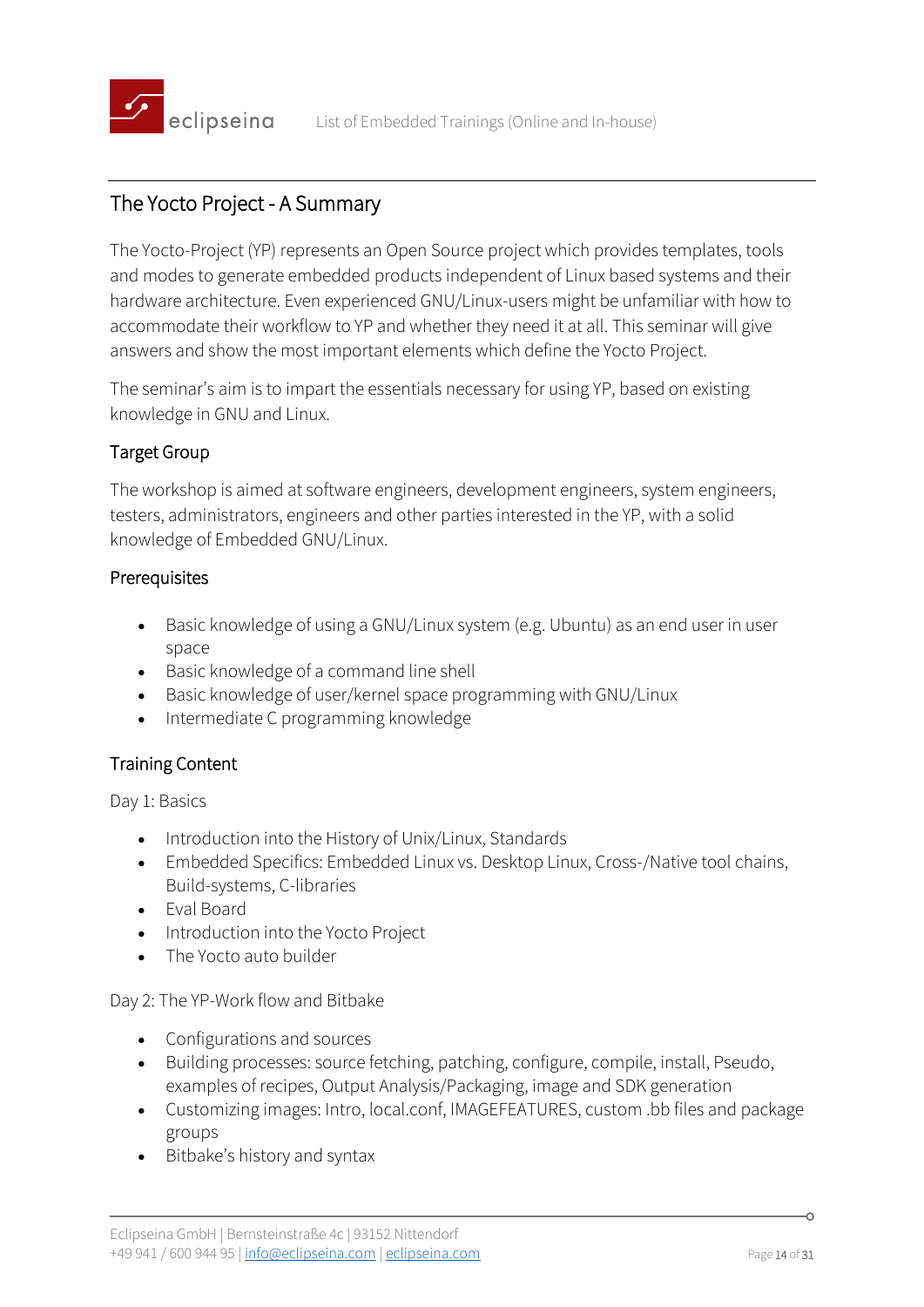- Bitbake Debugging:
	- o Debug Level
	- o Finding recipes/images/package groups
	- o BitBake environment/tasks/logging
	- o Build/force specific task cleansstate, stamp invalid explanation, Devshell
	- o Dependence-Explorer
	- o BitBake with graphic wrapper

## Day 3: Layers, Kernel and Application Development Toolkit (ADT)

- Layers Intro, Bitbake-layers tool, Yocto-layer tool
- Board Support Package (BSP) Intro, system development workflow, developer's handbook (bsp-tool)
- Kernel Intro, workflow system development, Kernel's developer handbook (defconfig, defconfig + configuration fragment, in tree kmod, out of tree kmod, fdt)
- Application Development Toolkit (ADT) Intro, Cross-Development tool chain, Sysroot, ADT-Eclipse
- Yocto plug-in, the QEMU emulator, user space tools
- Install ADT and tool chains (to use ADT-Installer Cross-tool chain tarball)

## Day 4: Debugging, Tracing and Profiling

- Debugging: gdb, gdb Remote-Debugging, (gdb Remote) Debugging with Eclipse, (remote) perform with Eclipse
- Tracing and Profiling: perf, gprof, gcov, strace, race, systemtap, oprofile, LTTng + Eclipse (data visualization)
- Package management: working with packages, IPK, creating a package-feed, Installation of software suit with opkg on hardware
- Licensing, adding a customized license, Open-Source-License-Compliance
- Devtool, demonstrating the creation of meta-layers for a real project (meta-cfengine)

## Methods and Training Materials

Lecture and practical examples with host (laptops with Ubuntu 14.04.x LTS) and target system (e.g. Beagle Bone Black Rev.C – [http://beagleboard.org/BLACK\)](http://beagleboard.org/BLACK). The devices will be provided during the training. You receive a reference- and workbook, one Beagle Bone Black Rev.C plus one standard FTDI 3.3 V to USB cable.

After the training you will get access to a download link with a prepared Docker image and examples.

## **Duration**

4 days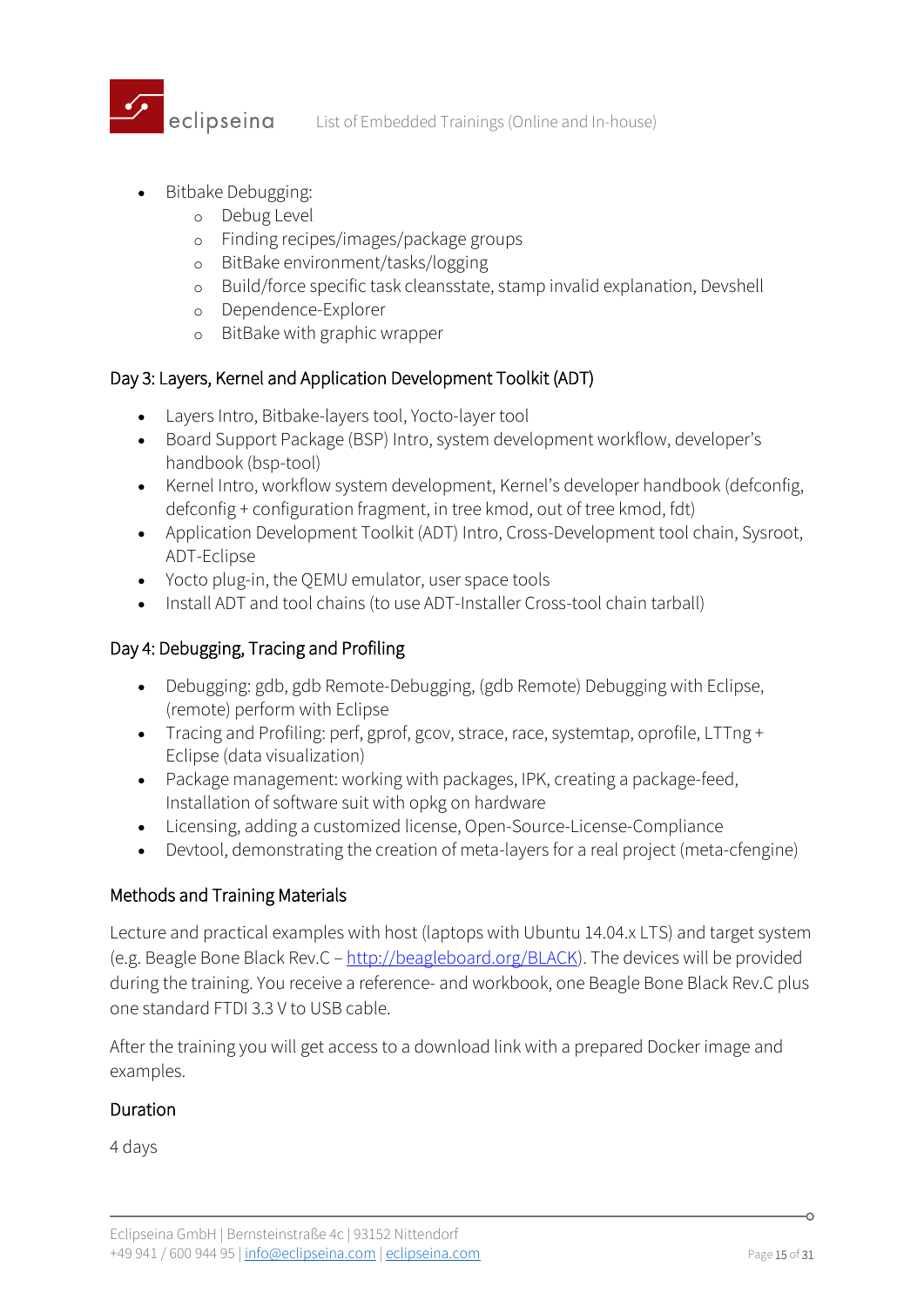

## Price

2.290 € plus VAT per participant

# <span id="page-15-0"></span>Embedded Linux Refresher and Introduction to the Yocto Project

This five-day training combines theory with hands-on exercises in order to introduce Embedded Linux and the Yocto Project.

After refreshing all the necessary topics to Embedded Linux (2 days) you will be provided with an understanding of the essentials to utilize the Yocto Project (3 days). After intruding you to Yocto in general we'll see how a BSP/framework maintainer would use the Yocto Project as well as developers who might not even want/need to know they are using it.

It answers frequently asked questions like:

- What is GNU/Linux?
- Why use upstream?
- Where to get u-boot/the kernel from? How to configure/build/install it?
- How does interprocess communication work and what to use/avoid?
- Is it really necessary to use another version of the tool-chain/libraries/packages for each and every GNU/Linux project and on top of that to follow a different work-flow each time?
- Can you ensure that the development environment is identical for all developers/suppliers and that you can still produce identical builds like today in 10+ years from now?
- Can the YP help you with Open Source license audits or do you prefer a copyright troll instead?
- ... and much more.

## Target Group

You already use GNU/Linux for your projects and have probably heard about the Yocto Project, but did not dare to have a closer look into it, or had difficulties using it. You don't know whether and how your daily workflow can be accomodated in the YP and generally find the YP rather complicated. Why do we need all this since up to know everything was (supposedly) much easier? After the training you should be able to decide whether you need the YP or not. The workshop is aimed at software-, development-, system engineers, testers,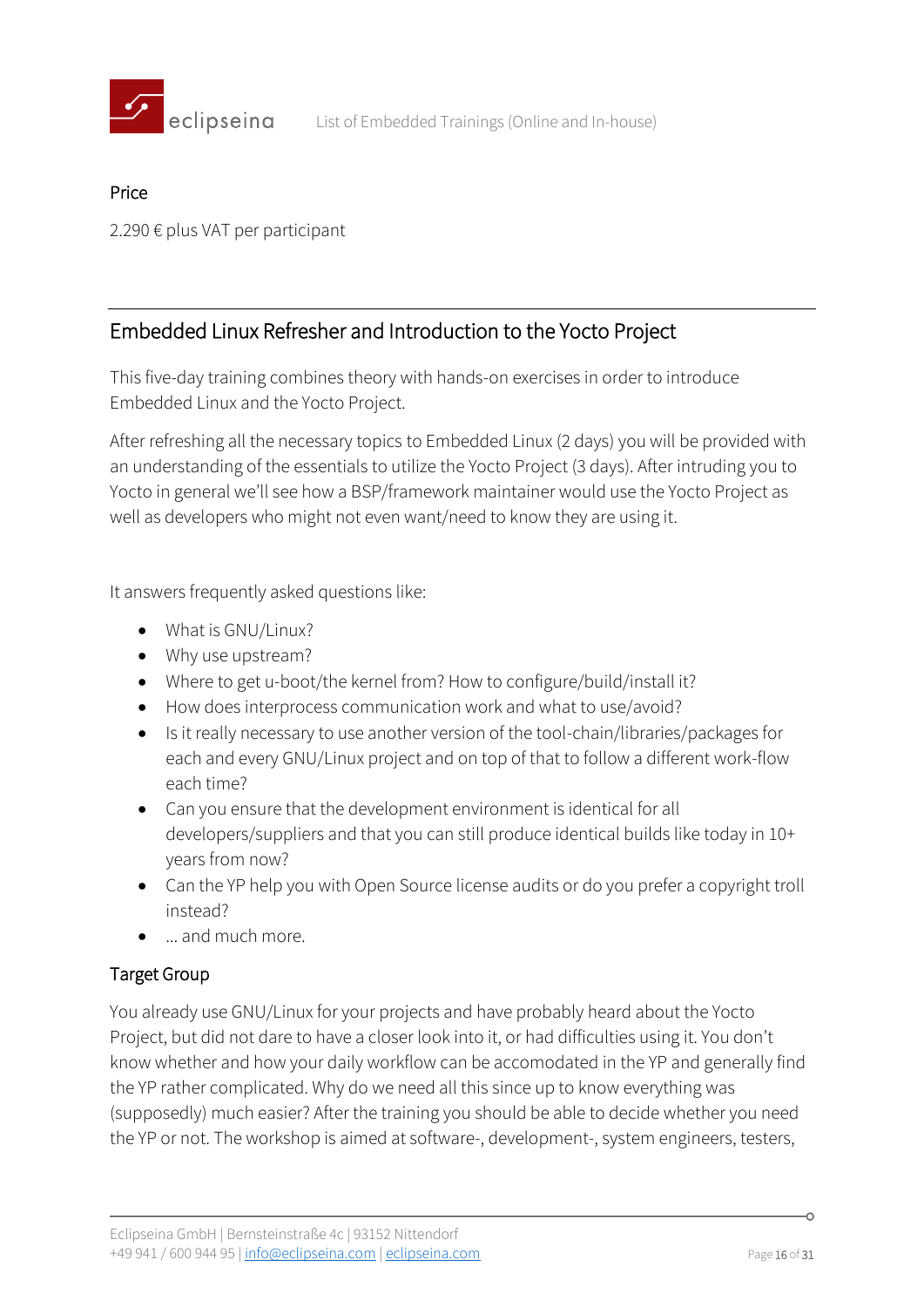

administrators, engineers and other parties interested in the YP, with a minimal knowledge of Embedded GNU/Linux.

## Prerequisites

- Basic familiarity with using a GNU/Linux system (e.g. Ubuntu) as an end user in user space
- Basic familiarity with a command line shell
- Basic knowledge of user/kernel space programming with GNU/Linux
- Intermediate C programming knowledge
- It's sufficient to know how to build the GNU/Linux kernel, kernel drivers in/out of tree and the fdt from the kernel side of things to follow the Yocto training which we'll try to quickly cover in the first two days.

## Training Content

- Introduction
	- o Introduction | History
- Eval Board
	- o Eval Board Introduction
	- o Booting
		- How does Linux boot on a PC
		- How is an Embedded System different?
	- o Booting the target
		- Boot Sequence
		- SD card partitions
- Stuff needed
	- o U-Boot
	- o U-Boot: Fancy Stuff
	- o U-Boot: Get/Configure/Build/Install
	- o U-Boot: Commands
	- o Fdt
	- o Kernel
	- o Kernel: Get/kbuild
	- o Kbuild
	- o Kernel: Configure/Build/Install
	- o Kernel: fdt
	- o Kernel: modules
- Kernel Modules
	- o ...can be
	- o init/exit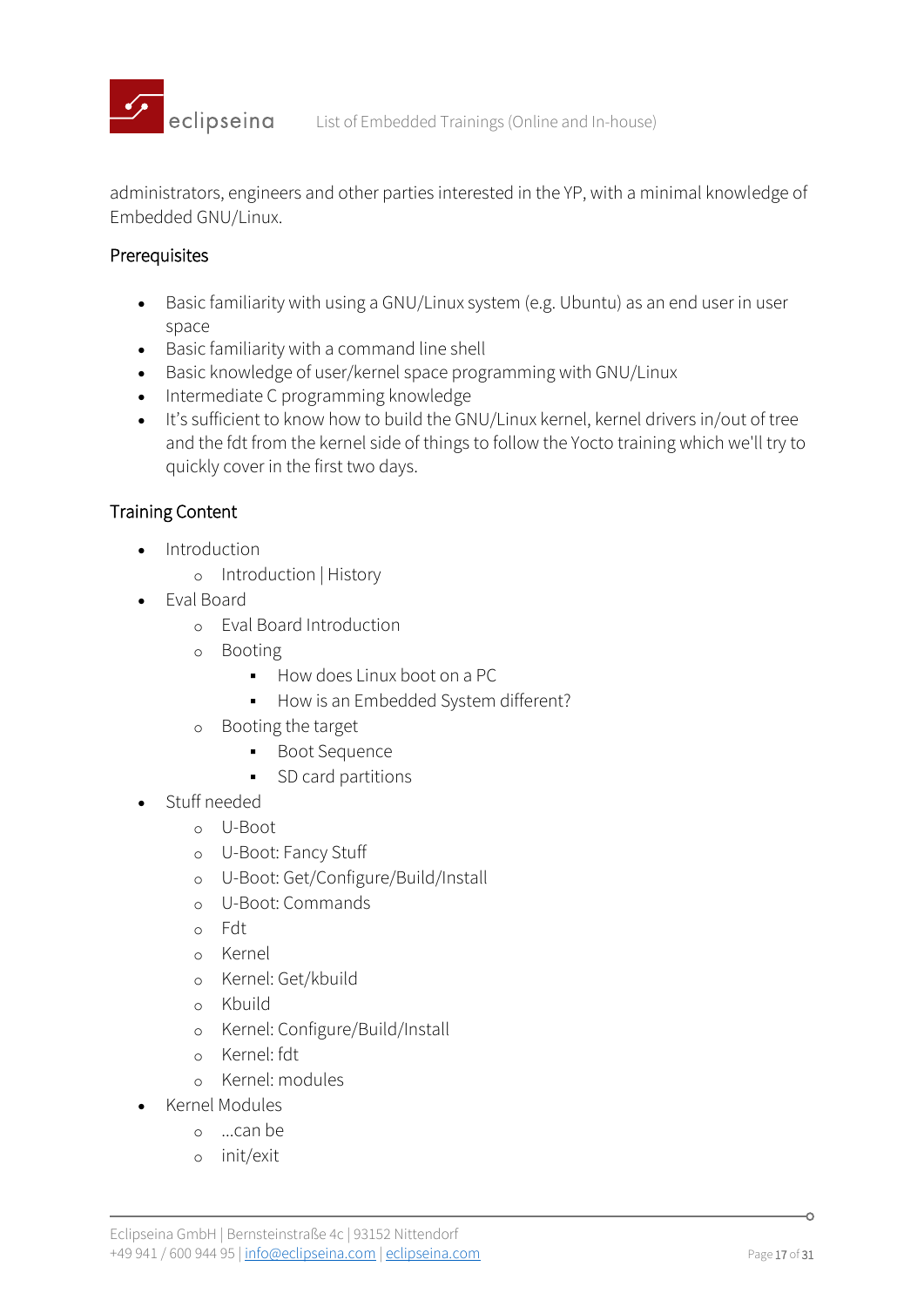o Licensing

 $\sqrt{\phantom{a}}$ 

- o tainted module/kernel
- o EXPORT\_SYMBOL()
- o out of tree .ko makefile
- o module-init-tools
- o put module in kernel tree
- o build and install
- o load it
- o parameter passing
- o Access TCB
- Character Driver
	- o Device Files
		- Intro
		- device types
		- major/minor
		- **■** Architecture
	- o Driver Kernel Interface
	- o Device Driver
		- Intro
		- **•** Registration
		- **·** Initialization
		- Open Release
	- o Misc. Char Drivers
- User Space Debugging
	- o Debugging: Simple Tools
		- lsof, ltrace, strace,...
		- procfs, top, netstat, syslog,...
	- o Debugging: Advanced Tools
		- What's a Debugger?
		- target gdb
		- gdb remote debugging
- Kernel Debugging
	- o Debugging Intro
	- o KGDB/KDB
	- o JTAG
- Process IPC
	- o IPC Intro
		- Unix/Linux architecture
		- What's on OS?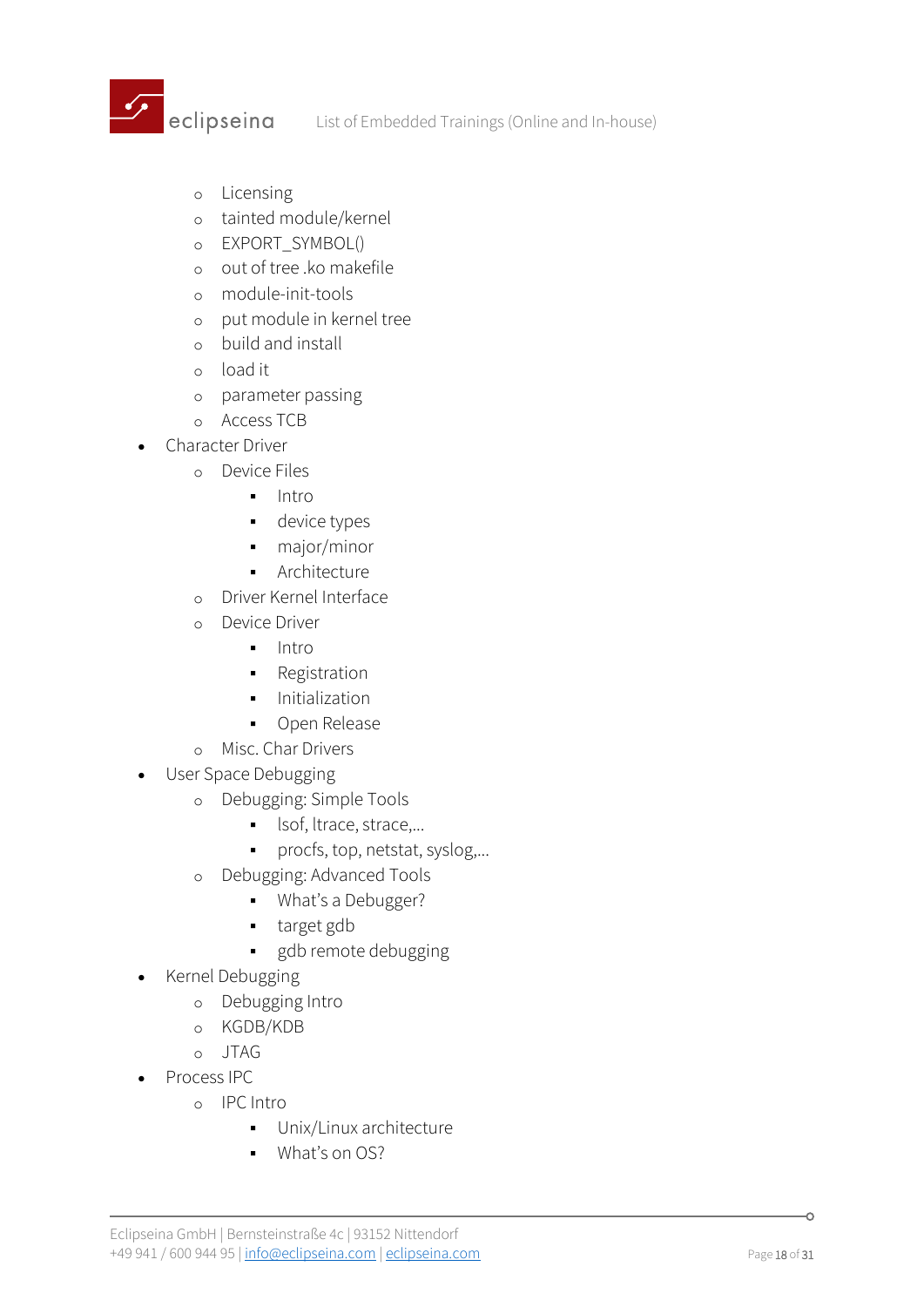

- What's a scheduler?
- **■** Linux scheduler
- **·** Linux priorities
- **·** Linux scheduler(s)
- Linux scheduling classes
- Process/Task/Thread
- errno
- $-$  fork()
- **•** Process termination
- Process states
- Zombies
- More about Processes
- Watch a process
- o Simple IPC
	- **•** shell redirection
	- shelling out
	- **·** tempfiles
- o IPC Generic
- o IPC
	- Message passing vs. shared memory
- o Advanced IPC
	- Pipes
	- Signals
	- **·** Interrupted System Calls
	- POSIX.4 Message Queues
	- **•** Semaphores Introduction
	- Mutex
	- **·** Semaphores
	- **•** Shared Memory
	- Sockets
	- select
		- self-pipe trick
	- Other IPC mechanisms
- o IPC techniques to avoid
- Real-time
	- o prerequisites
		- **EXECTED VS. User Space**
		- **•** Toolchain
		- Program Sections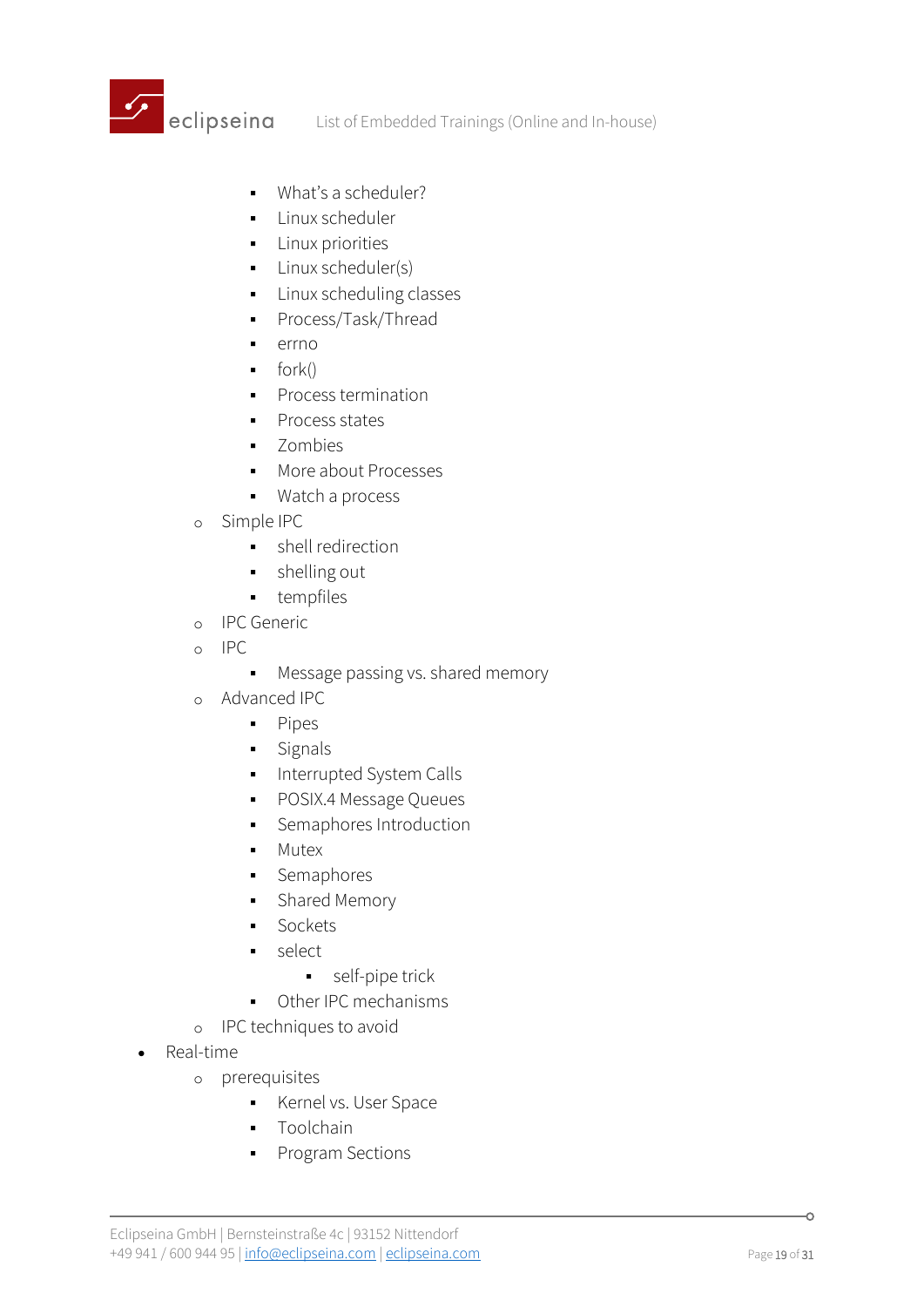- **·** Interrupts
- Reentrant Code
- o Real-Time Intro

 $\sqrt{2}$ 

- **·** Time/Utility Functions
- What is Real-Time?
- Determinism
- What is hard real-time?
- o Real-Time Linux
- o Degrees of Real-Time behavior
- o Dual Kernel
	- Xenomai
	- Measurement results
- o Real-Time Myths
- Yocto Introduction
	- o What is Yocto?
	- o Why use the YP?
	- o What is the YP?
	- o Some tools under the YP umbrella
		- Poky
		- BitBake
		- OE-Core
		- Metadata
- The Yocto Autobuilder
	- o Intro
		- What is the Yocto Autobuilder?
		- Docker container (pull, launch container)
	- o Yocto build environment without Docker/Yocto Autobuilder
- The YP Workflow
	- o Intro
	- o Workflow
		- OE architecture
	- o Configuration
		- **■** User Configuration
		- Features
			- Machine Features
			- Distro Features
			- Combined Features
			- **·** Image Features
		- Recipe Versioning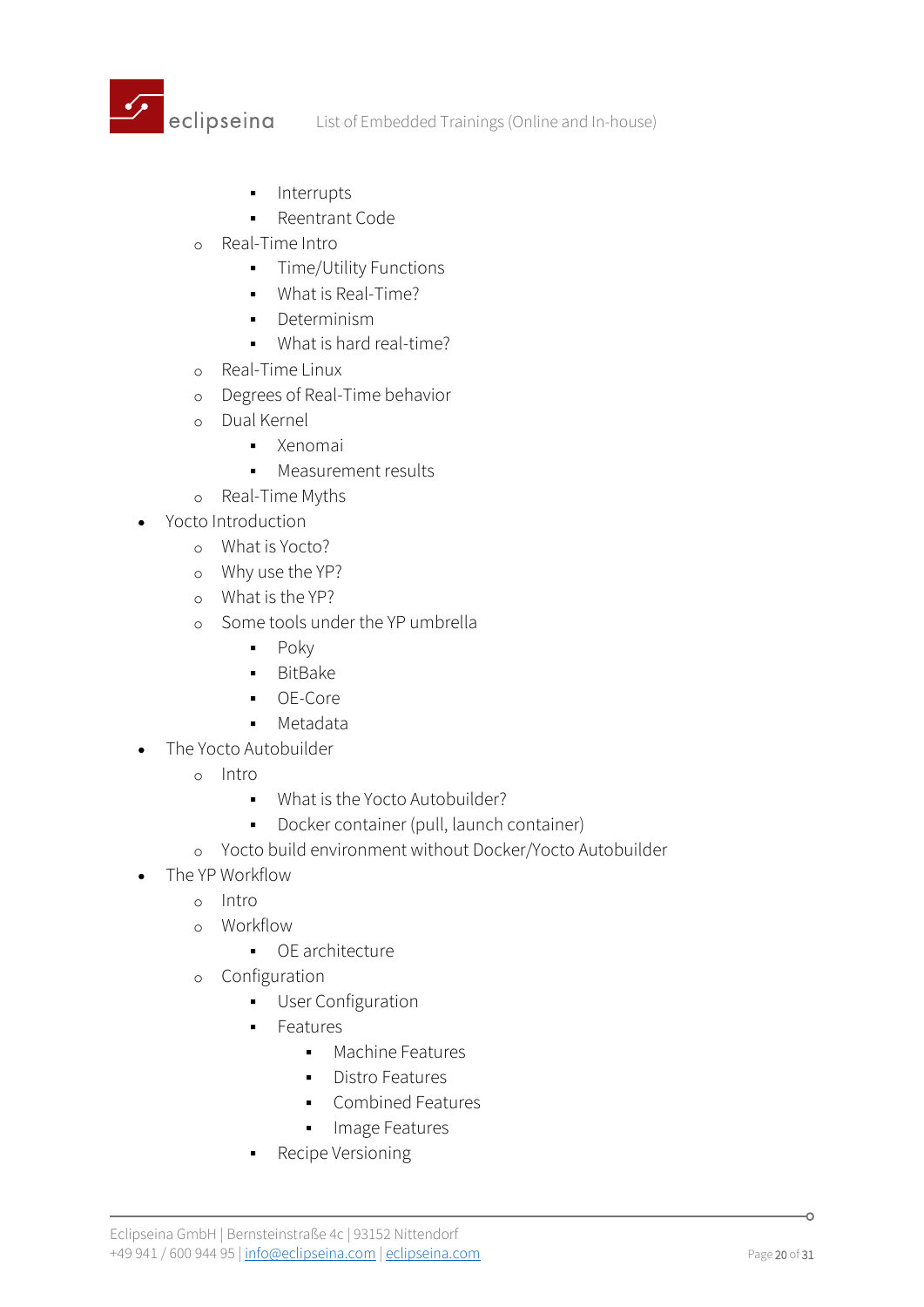

- **Intro**
- Hyphens
- SCM-based
- Pitfalls
- Devel/Stable
- **•** Overrides
- Metadata (Recipes)
- Machine (BSP) Configuration
- **•** Distribution Policy
- o Sources
- o Build
	- Source fetching: do\_fetch, do\_unpack
	- Patching
	- Configure/Compile/Install
	- Pseudo
	- recipetool
	- **Examples of Recipes** 
		- Single .c File Package
		- Autotooled Package
		- Splitting App. in Multiple Packages
	- Output Analysis/Packaging
	- **·** Image Generation
	- **•** SDK Generation
- o Customizing Images
	- Intro
	- local.conf
	- **· IMAGE FEATURES**
	- custom .bb files inherit core-image
	- custom .bb files based on core-image-minimal
	- custom packagegroups
- BitBake
	- o History
	- o Syntax
		- Variable Expansion
		- Variable Assignment
		- Pre-/Append
		- **•** Removal (Override Style Syntax)
		- Variable Flag Syntax
		- Conditional Syntax (Overrides)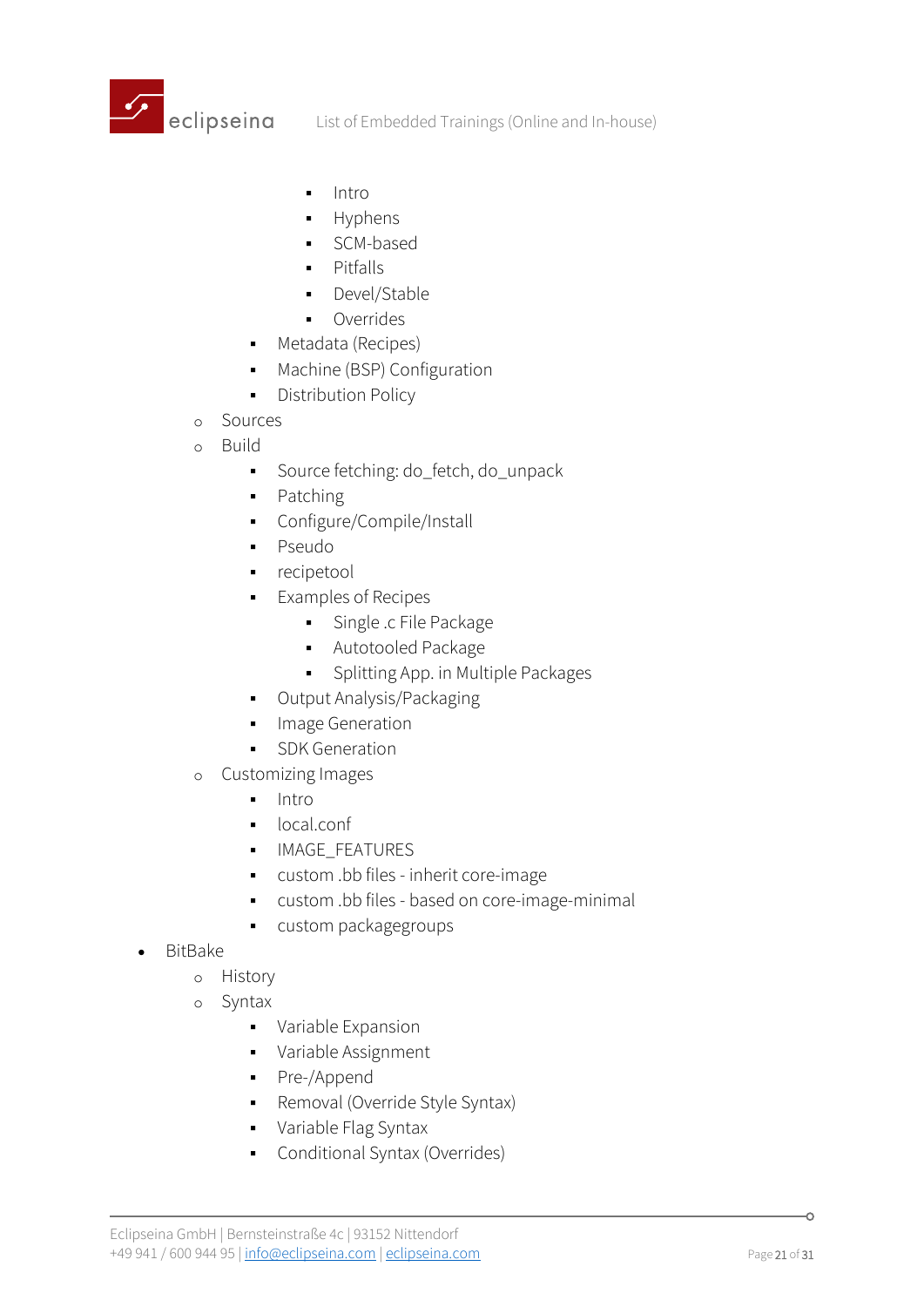- o Debugging
	- BitBake debugging
	- find recipes
	- find images
	- find packagegroups
	- BitBake Environment
	- BitBake logs
	- Re-BitBake stuff
		- force build/specific task
		- cleansstate
		- **·** invalidate stamp
	- **•** Devshell
	- Dependencies
	- Packages
	- Killall Bitbake
	- BitBake with ncurses wrapper
	- Tools/Tweaks
- o Cleaning
	- Cleaning to gain disc space
	- Cleaning to rebuild
- **Layers** 
	- o Intro
	- o bitbake-layers tool
	- o yocto-layer tool
- BSP
	- o Intro
	- o System Development Workflow
	- o BSP Developer's Guide
		- bsp-tool
- Kernel
	- o Intro
	- o System Development Workflow
	- o Kernel Development Manual
		- **•** defconfig + configuration fragment
		- in tree kmod
		- out of tree kmod
		- fdt
- Software Development Kit
	- o Software Development Kit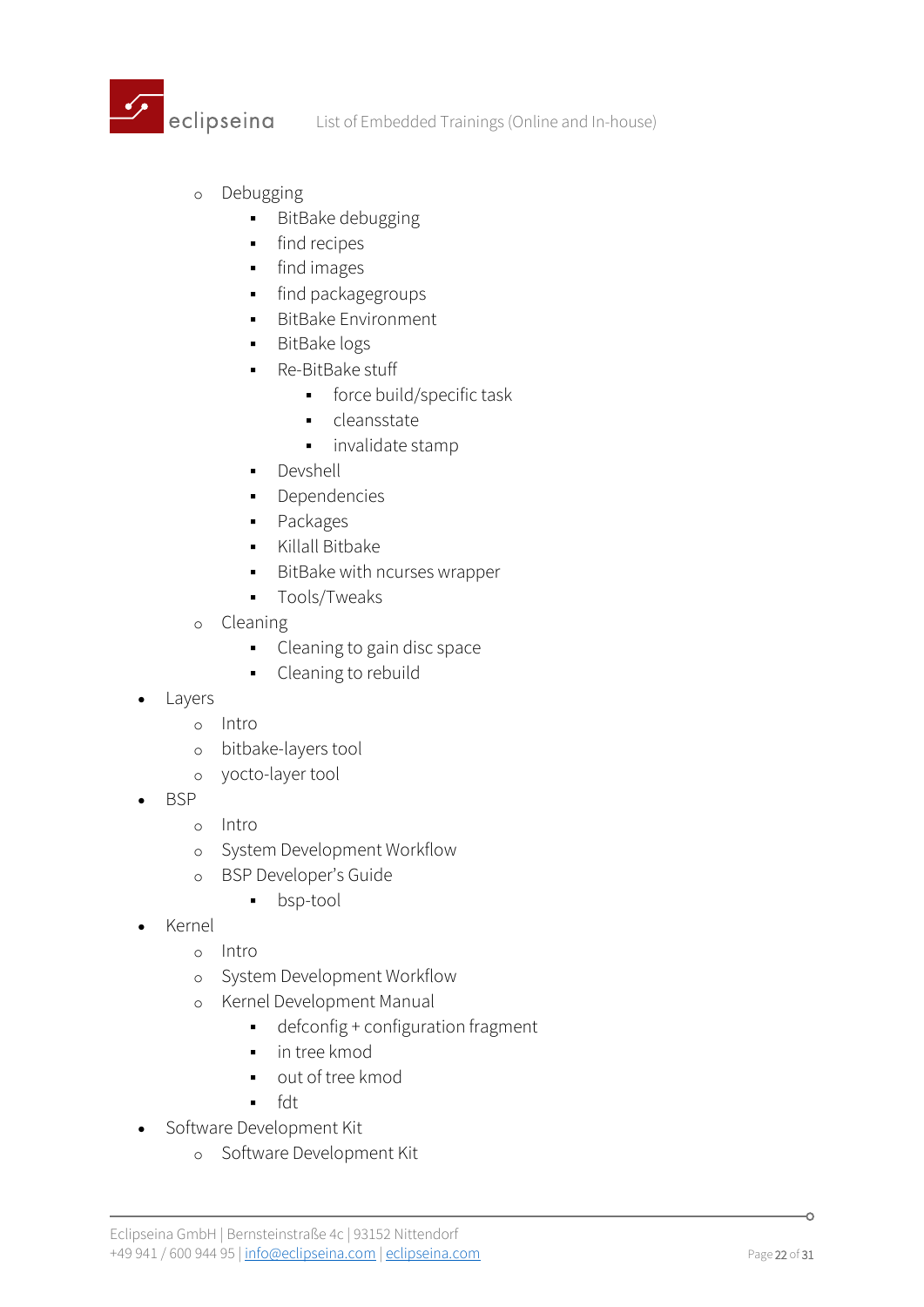

- Intro
- Cross-Development Toolchain
- Sysroot
- **·** The QEMU Emulator
- **Eclipse Yocto Plug-in**
- **•** Performance Enhancing tools
- o Installing SDKs & Toolchains
- o Cross-Toolchains/SDKs
	- Intro
	- Building a Cross-Toolchain installer
	- **■** Using the Standard SDK
	- Cross-Toolchain+Makefile
	- Cross-Toolchain+Autotools
	- $\blacksquare$  Autotooled lib + App., recipes
	- Extensible SDK
- Package Management
	- o Software updates
	- o Working with packages
		- $\blacksquare$  IPK
		- creating a package feed
		- installing a package with opkg on the target
- Licensing
	- o Intro
	- o Add custom license to the YP
	- o Open Source License Compliance with the YP
- Devtool
	- o Intro
	- o Add recipe/Build/Deploy
	- o Create/Add layer
	- o Finish
	- o Modify/Update-Recipe
	- o Build/Run
	- o Build Image

## Methods and Training Materials

Lecture and practical examples with host (laptops with Ubuntu 14.04.x LTS) and target system (e.g. Beagle Bone Black Rev.C - [http://beagleboard.org/BLACK\)](http://beagleboard.org/BLACK). The devices will be provided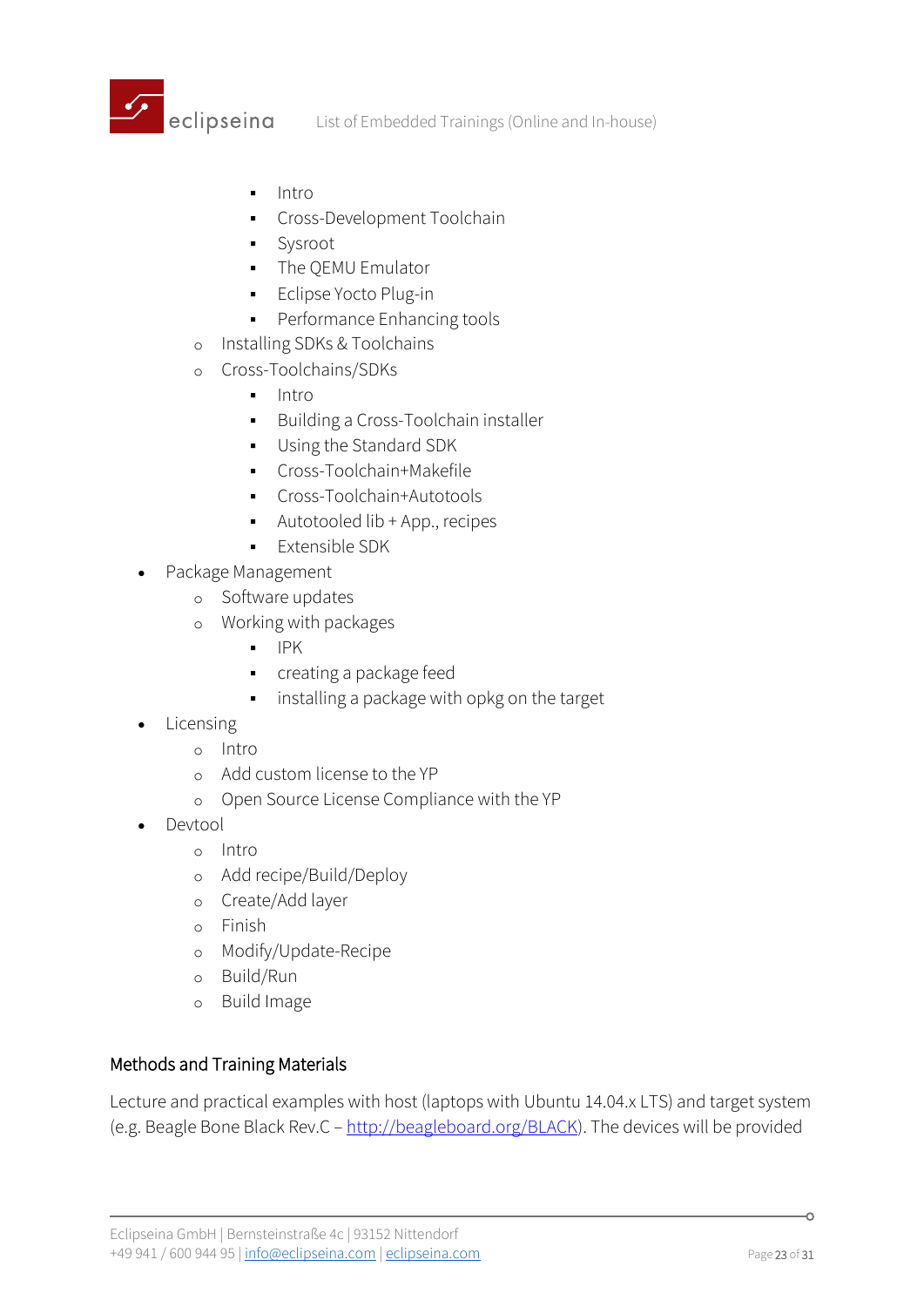

during the training. You receive a reference- and workbook, one Beagle Bone Black Rev.C plus one standard FTDI 3.3 V to USB cable.

After the training you will get access to a download link with a prepared Docker image and examples.

## Technical requirements to attend a remote/online training

- (ship-it/web/host/target/phone) e-mail address to get login credentials
- (web) screen sharing/audio/video/whiteboard/chat/Q&A: https://www.bigmarker.com requires this: https://rlbl.me/bm-req.
- backup: (web)/audio (phone) conference call: https://www.turbobridge.com/international.html
- (host/target) shell: port 22 not blocked: something like: ssh @vlabx.dyndns.org
- backup: (host/target) shell via browser: port 443 not blocked: something like: https://vlabx.dyndns.org

## Duration

5 days

## Price

2.590 € plus VAT per participant

# <span id="page-23-0"></span>Software Test

# <span id="page-23-1"></span>ISTQB® - Certified Tester Foundation Level – CTFL (EN)

## Beschreibung

In this basic training, software testing tasks, methods and techniques are taught in accordance with the internationally standardized syllabus.

You will get a comprehensive overview of all activities related to software testing, starting with the test process, planning, designing and implementing the test and ending with test execution and test management. Basic aspects of tool support are also considered.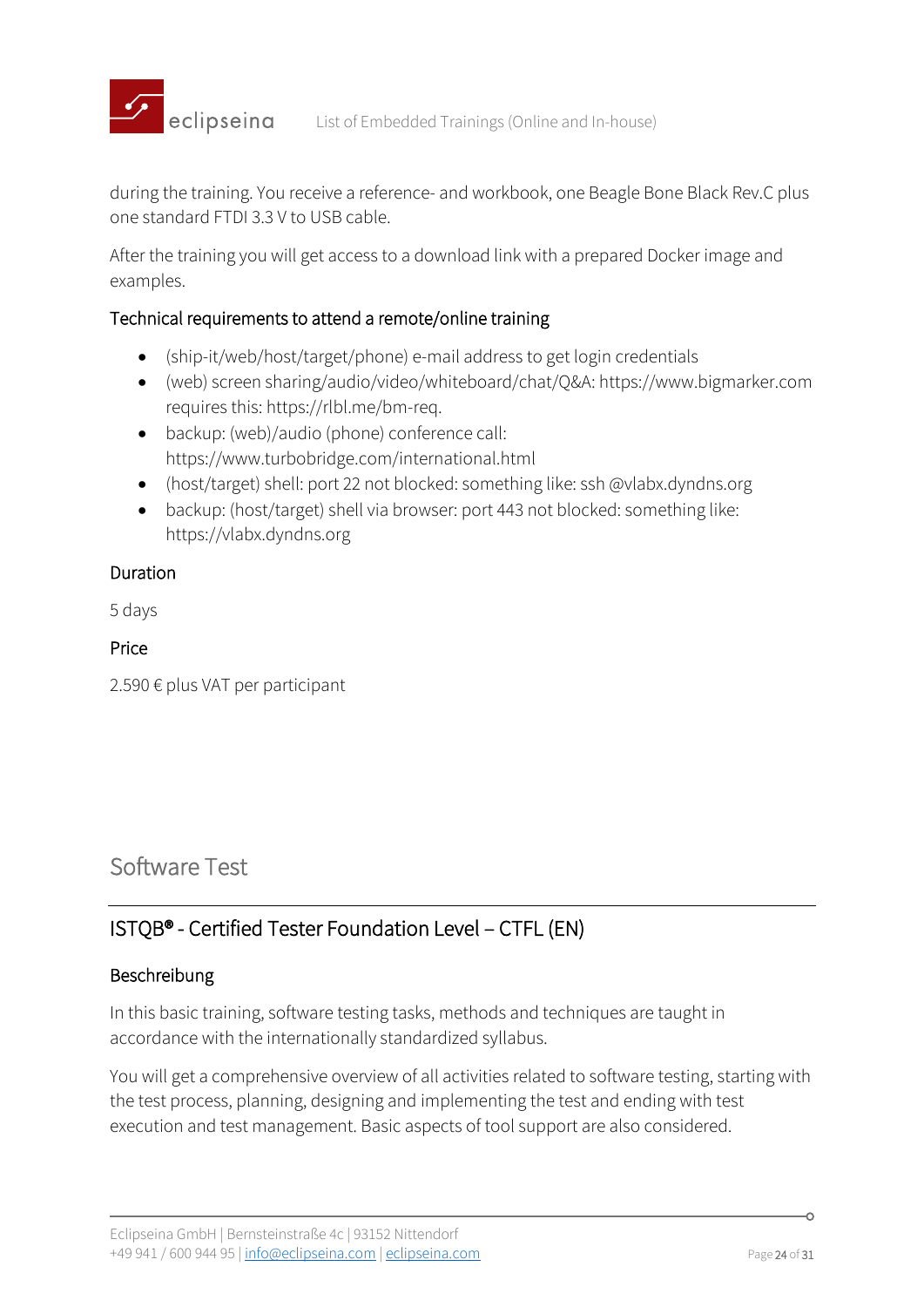

After the seminar, you will be able to select and apply important test case design procedures and know all the steps of software testing from the module to the acceptance test as well as the connections with the overall project.

This training is conducted by the accredited training provider sepp.med

## Target Group

Software developer, Software tester, Test analysts, Test designer, Test manager, Quality manager

## Prerequisites

Software test experience is of advantage

## Training Content

- Basics of Software Testing
- General test process
- Static analysis
- Structural and functional testing
- Testing in the software life cycle
- test management
- Tool support

### **Certificate**

The examination by iSQI takes place on request on the last day of the course. After passing the exam, the participant receives the certificate ISTQB® Certified Tester – Foundation Level.

### **Duration**

3 days

### Price

Online: 1.290 € plus VAT per participant On site:  $1.440 \text{ } \in \text{plus } \text{VAT}$  per participant Examination fee: 200 € plus VAT per participant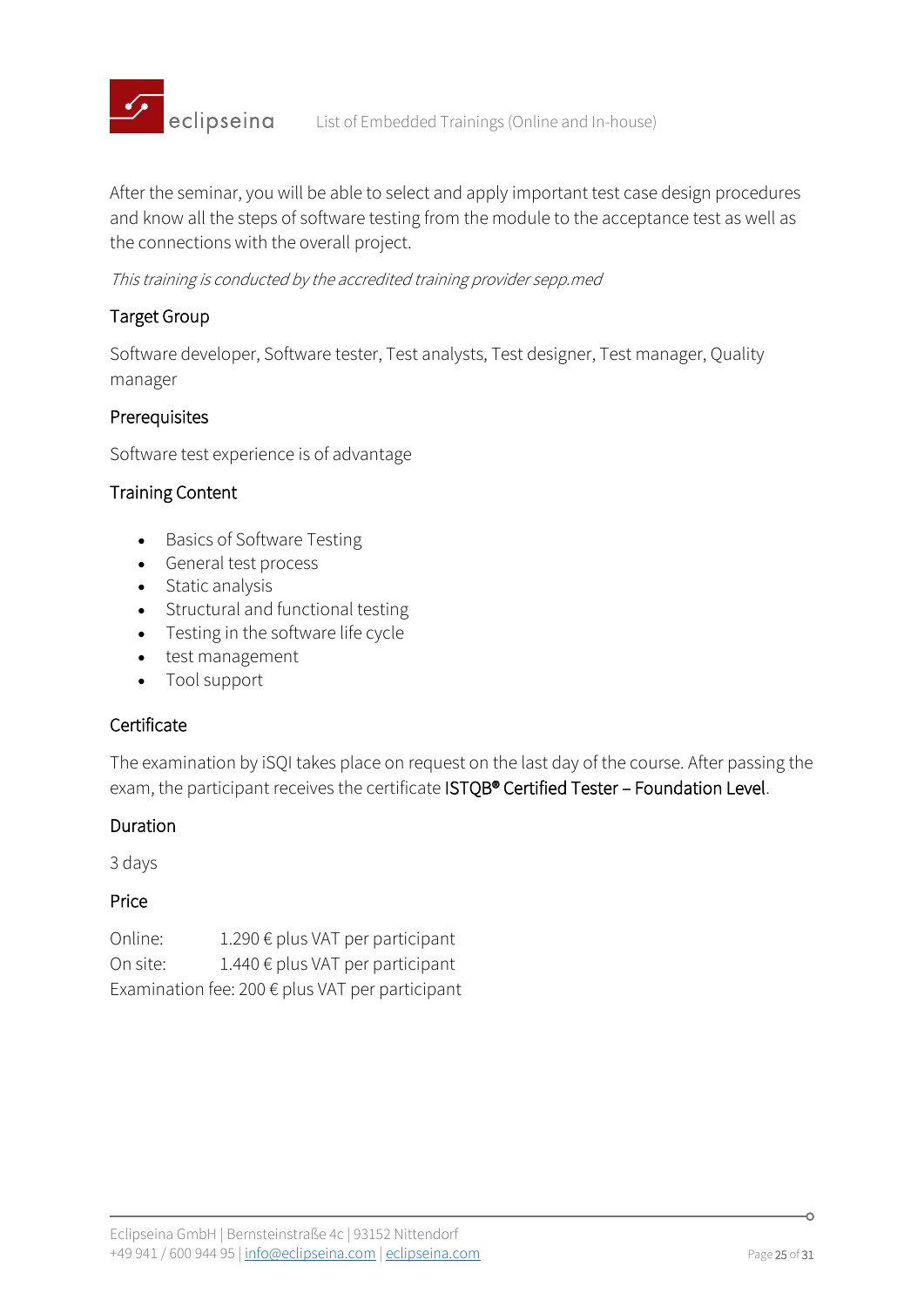

# <span id="page-25-0"></span>RISCV, System C, TML2 und Virtual Prototype Primer

## <span id="page-25-1"></span>RISCV - An Introduction

This 1-day introduction to RISCV introduces the concepts which are standardized by the RISCV foundation. It will also provide an overview over the most common SW tool in the RISCV tool chain and the most common open source hardware platforms. Some demonstrations will be used to show how to get started with a RISCV based development flow.

## Target Group

Architects, software and hardware developers, specifically for embedded systems

## **Prerequisites**

-

## Training Content

RISCV overview

- History
- Role of RISCV foundation
- Standardization within the RISCV foundation
- Platform standardization organizations, e.g. Open Hardware, Chips Alliance

### RISCV HW introduction

- Unprivileged instruction set architecture (ISA)
- Privileged Architecture
- Extensions

### RISCV development tools

- SW development tools (compiler, debugger, …)
- Emulation and prototyping

### Open source RISCV platforms

- RocketChip based HW elements
- Pulp Platform based HW elements

### Demonstration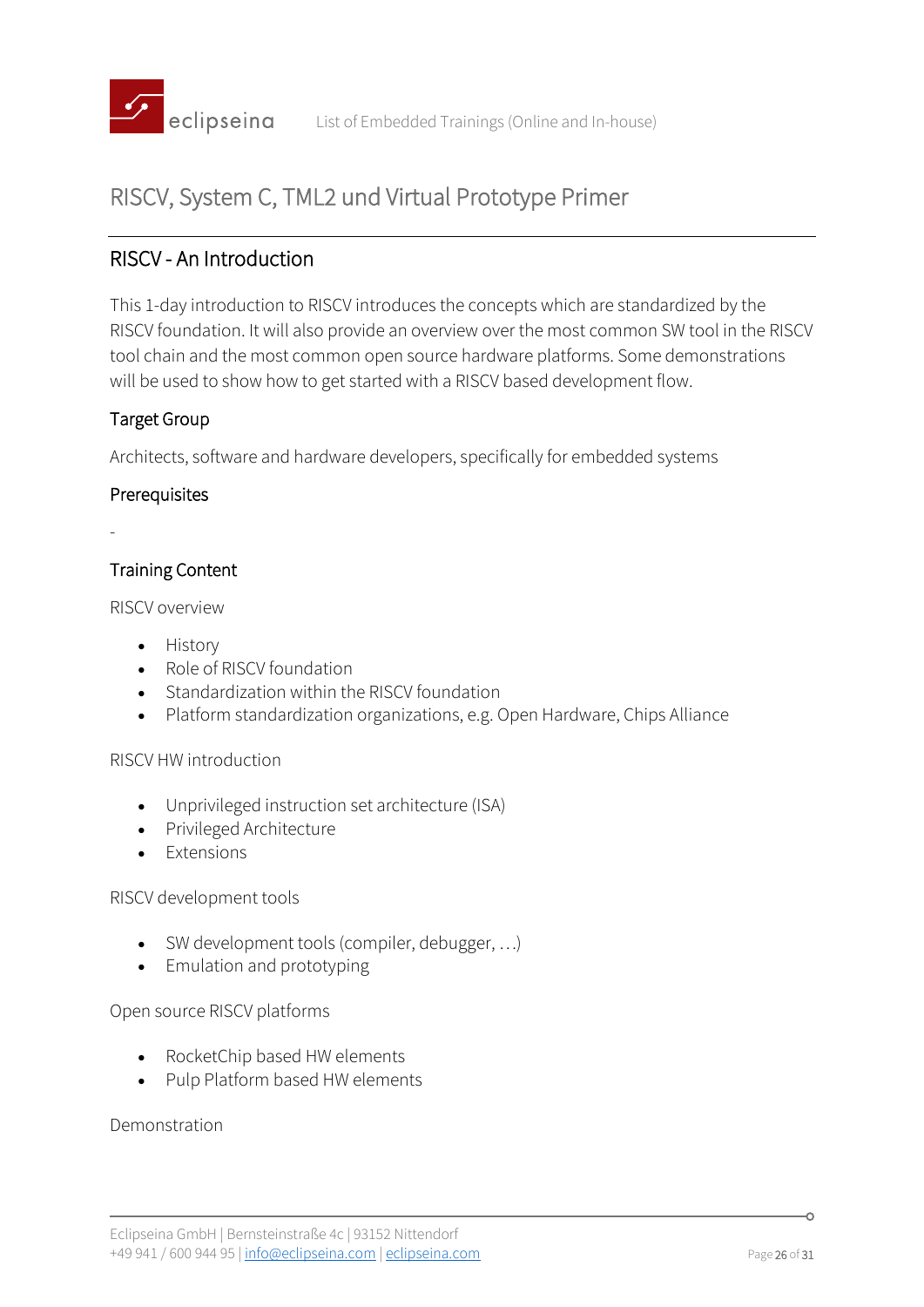

## Duration

1 day

## Price

790 € plus VAT per participant

# <span id="page-26-0"></span>SystemC / TLM2 Primer

This 3-day training introduces the SystemC C++ class library and the TLM 2.0 modeling standard. It is intended for engineers who are new to SystemC or those with an interest in learning SystemC for modeling purposes. The participants will learn how to write, compile, execute and debug system and hardware descriptions with SystemC and will receive thorough coverage of the concepts of the Accellera/IEEE TLM 2.0 modeling standard. This course is a mix of lectures and exercises.

## Target Group

Developers in the area of HW/SW co-design

## Prerequisites

Fundamental C/C++, SystemC and TLM2 knowledge is a prerequisite. A laptop with permissions to install software is required.

## Training Content

Introduction to SystemC

- Core library basics
	- o Modules& communication (channels, ports, and exports)
	- o Simulation kernel: scheduler, events, and event queues
- Modeling behavior
	- o Method processes
	- o Dynamic and static thread processes
	- o Hierarchy creation and Simulation semantics
- Core library elements
	- o SystemC data types
	- o Debugging and tracing aids
	- o Primitive channels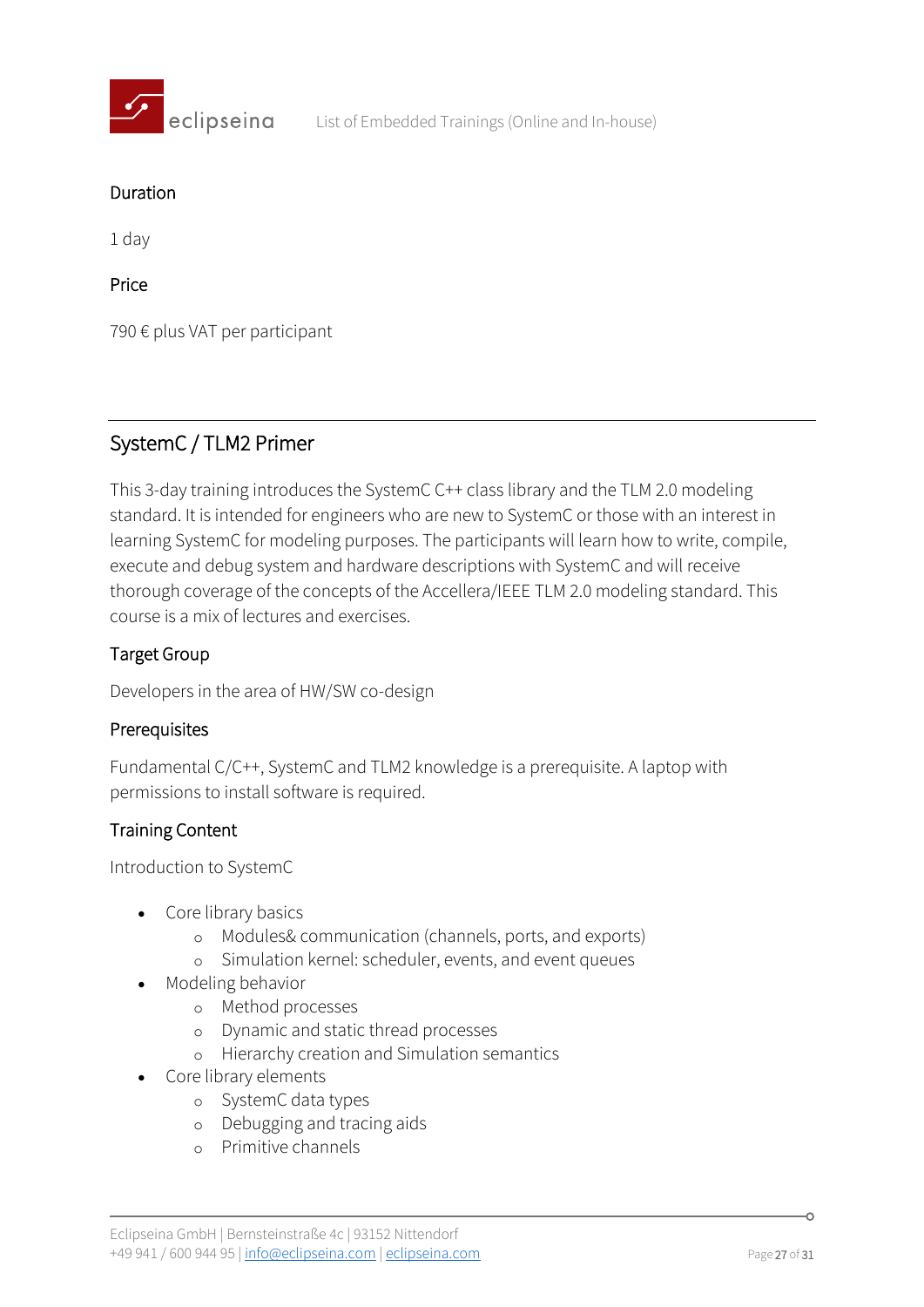

- User defined channels
	- o Custom constructors

Introduction to the IEEE TLM 2.0 Standard

- TLM 2.0 Overview
	- o Interfaces, sockets, generic payload, and protocol
- Generic payload overview
- Interfaces
	- o Transport (blocking interface and non-blocking)
	- o DMI
	- o Debug
- Sockets
	- o Initiator and Target
	- o Socket Binding
	- o Hierarchy, Multi-connect
- Convenience Sockets
	- o Simple Sockets
	- o Tagged Sockets and multi-passthrough Sockets
- Generic Payload In-depth
	- o Byte Enable, Streaming, and endianness
	- o Memory Management
	- o Generic Payload Extensions (and exercise)

SystemC based Standards and Libraries

- SystemC Verification Library
- Control and Configuration Interface (CCI) for SystemC
- SystemC Unified Verification Methodology (SystemC UVM)

#### Duration

3 days

#### Price

2.370 € plus VAT per participant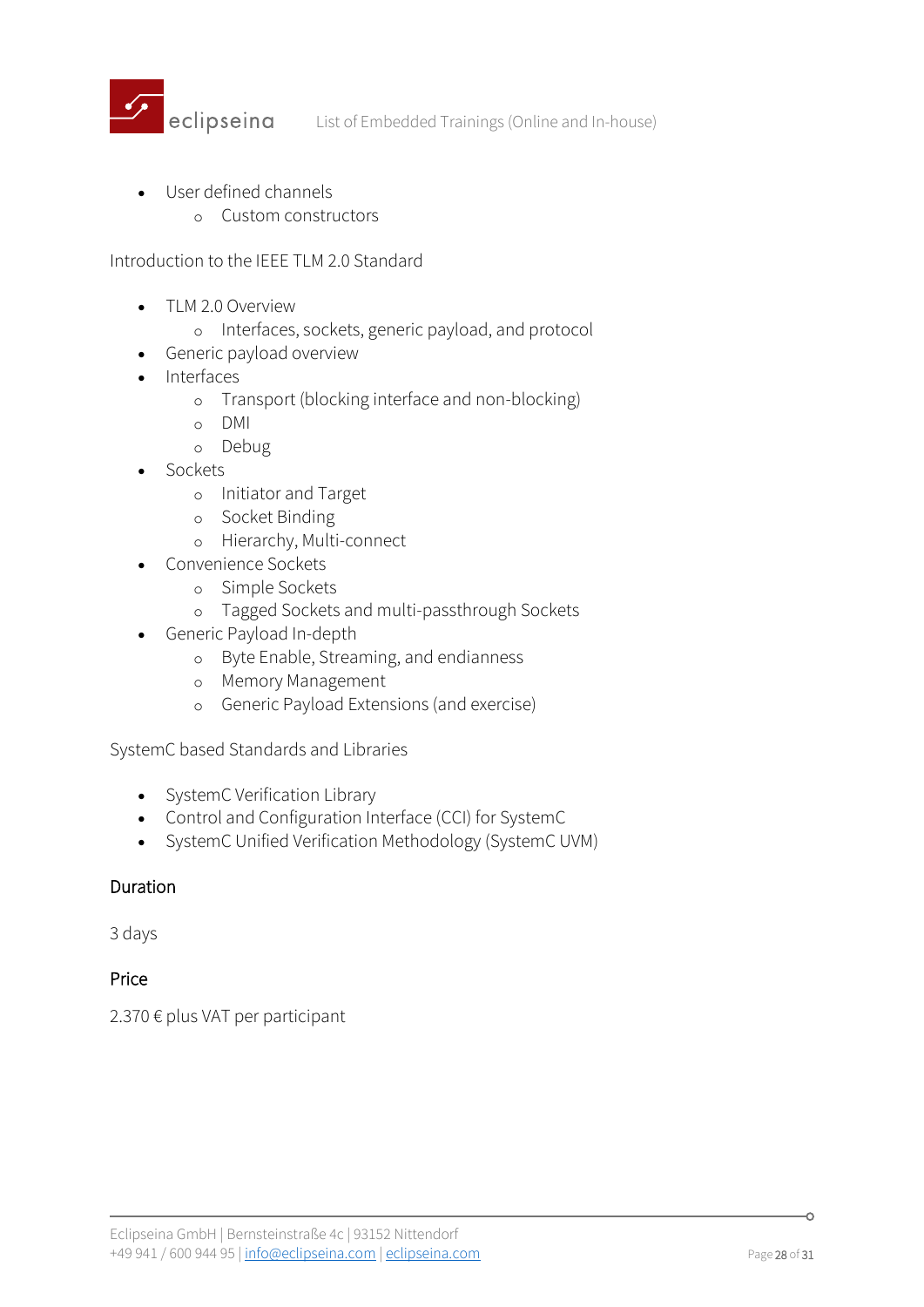

## <span id="page-28-0"></span>Virtual Prototype Primer

This 1-day training introduces the participants to the foundations of Virtual Platform (VP) modeling and deployment. It is intended for engineers who are new to or interested in learning about VP modeling.

The participants will learn how to write and debug VPs as well as which features are typically needed for a successful VP deployment. The focus is on providing an overview over different components, tools and techniques. The training is agnostic with regards to tool or IP vendors. This course is a mix of lecture and exercises. The exercises will be shown as demos but the student will have access to all material in order to follow along or repeat exercises on their own.

## Target Group

Developers in the area of HW/SW co-design

## **Prerequisites**

Fundamental C/C++, SystemC and TLM2 knowledge is a prerequisite.

A laptop with permission to install software is required.

## Training Content

Introduction

- What is a VP?
	- o Virtual prototype versus Virtual platform
- How do VPs fit into the SoC development cycle?

Modeling techniques

- Behavioral/untimed
- Functional/loosely timed
- Cycle-accurate/approximately timed
- Register-transfer-level

### Standards

- C++/SystemC,/TLM2
- Register modeling e.g. IP-XACT, RDL
- Productivity libraries, e.g. SCML
- Commonly used open source libraries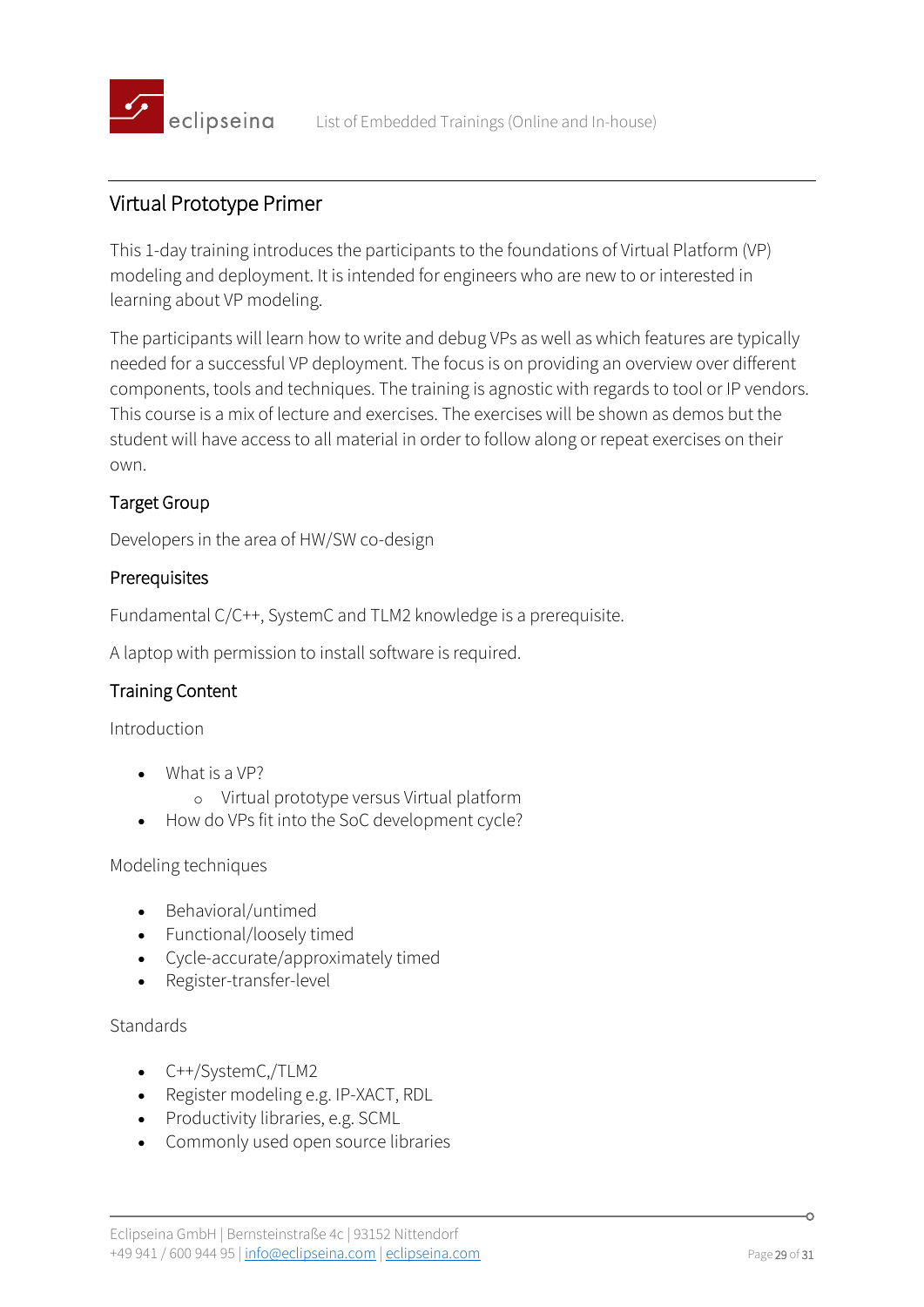

#### IP for VP development

- Typical building blocks of a VP
	- o ISS, Peripherals, Interconnects
- Commercial 3rd party IPs, e.g. ARM, Synopsys, Cadence
- Make versus open source versus buy

### Tools for VP development

- Commercial tools, e.g. Virtualizer, SoC Designer, VLAB Works
- Open source tools
- Connections to other environments
- Pitfalls

## Putting it all together

- Setting up an example VP
- Debug & analysis
- Debugging the VP itself
- Debugging SW/FW components running on a VP
- Infrastructure, e.g. test-driven development (TDD), continuous integration (CI)
- Configuration

### Addressing typical requirements for VP deployment

- Simulation speed
- Scalability, e.g. extensibility, documentation, usage model, packaging
- Observability, e.g. TLM recording, logging, data visualization
- Accuracy

### Duration

1 day

### Price

790 € plus VAT per participant